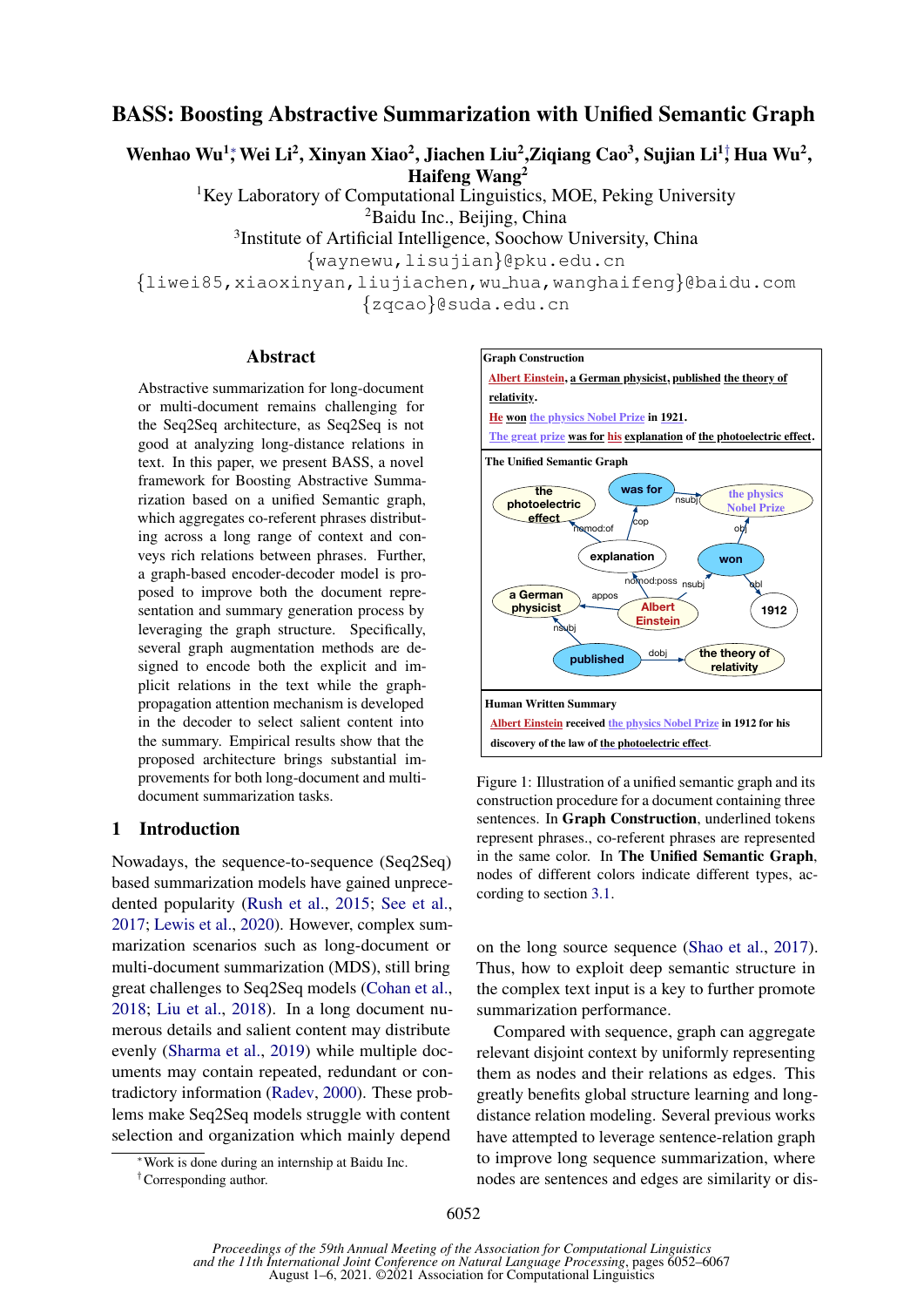course relations between sentences [\(Li et al.,](#page-10-2) [2020\)](#page-10-2). However, the sentence-relation graph is not flexible for fine-grained (such as entities) information aggregation and relation modeling. Some other works also proposed to construct local knowledge graph by OpenIE to improve Seq2Seq models [\(Fan](#page-9-1) [et al.,](#page-9-1) [2019;](#page-9-1) [Huang et al.,](#page-10-3) [2020\)](#page-10-3). However, the OpenIE-based graph only contains sparse relations between partially extracted phrases, which cannot reflect the global structure and rich relations of the overall sequence.

For better modeling the long-distance relations and global structure of a long sequence, we propose to apply a phrase-level unified semantic graph to facilitate content selection and organization. Based on fine-grained phrases extracted from dependency parsing, our graph is suitable for information aggregation with the help of coreference resolution that substantially compresses the input and benefits content selection. Furthermore, relations between phrases play an important role in organizing the salient content when generating summaries. For example, in Figure [1](#page-0-0) the phrases "Albert Einstein", "the great prize" and "explanation of the of the photoelectric" which distribute in different sentences are easily aggregated through their semantic relations to compose the final summary sentence.

We further propose a graph-based encoderdecoder model based on the unified semantic graph. The graph-encoder effectively encodes long sequences by explicitly modeling the relations between phrases and capturing the global structure based on the semantic graph. Besides, several graph augmentation methods are also applied during graph encoding to tap the potential semantic relations. For the decoding procedure, the graph decoder incorporates the graph structure by graph propagate attention to guide the summary generation process, which can help select salient content and organize them into a coherent summary.

We conduct extensive experiments on both the long-document summarization dataset BIG-PATENT and MDS dataset WikiSUM to validate the effectiveness of our model. Experiment results demonstrate that our graph-based model significantly improves the performance of both longdocument and multi-document summarization over several strong baselines. Our main contributions are summarized as follows:

• We present the unified semantic graph which aggregates co-referent phrases distributed in context for better modeling the longdistance relations and global structure in longdocument summarization and MDS.

- We propose a graph-based encoder-decoder model to improve both the document representation and summary generation process of the Seq2Seq architecture by leveraging the graph structure.
- Automatic and human evaluation on both long-document summarization and MDS outperform several strong baselines and validate the effectiveness of our graph-based model.

## 2 Related Works

### 2.1 Abstractive Summarization

Abstractive summarization aims to generate a fluent and concise summary for the given input document [\(Rush et al.,](#page-11-0) [2015\)](#page-11-0). Most works apply Seq2Seq architecture to implicitly learn the summarization procedure [\(See et al.,](#page-11-1) [2017;](#page-11-1) [Gehrmann](#page-9-2) [et al.,](#page-9-2) [2018;](#page-9-2) [Paulus et al.,](#page-11-5) [2017;](#page-11-5) [Celikyilmaz et al.,](#page-9-3) [2018\)](#page-9-3). More recently, significant improvements have been achieved by applying pre-trained language models as encoder [\(Liu and Lapata,](#page-10-4) [2019b;](#page-10-4) [Rothe et al.,](#page-11-6) [2020\)](#page-11-6) or pre-training the generation process leveraging a large-scale of unlabeled corpus [\(Dong et al.,](#page-9-4) [2019;](#page-9-4) [Lewis et al.,](#page-10-0) [2020;](#page-10-0) [Qi et al.,](#page-11-7) [2020;](#page-11-7) [Zhang et al.,](#page-11-8) [2020a\)](#page-11-8). In MDS, most of the previous models apply extractive methods [\(Erkan](#page-9-5) [and Radev,](#page-9-5) [2004;](#page-9-5) [Cho et al.,](#page-9-6) [2019\)](#page-9-6). Due to the lack of large-scale datasets, some attempts on abstractive methods transfer single document summarization (SDS) models to MDS [\(Lebanoff et al.,](#page-10-5) [2018;](#page-10-5) [Yang et al.,](#page-11-9) [2019\)](#page-11-9) or unsupervised methods based on auto-encoder [\(Chu and Liu,](#page-9-7) [2019;](#page-9-7) Bražinskas [et al.,](#page-9-8) [2020;](#page-9-8) [Amplayo and Lapata,](#page-8-0) [2020\)](#page-8-0). After the release of several large MDS datasets [\(Liu et al.,](#page-10-1) [2018;](#page-10-1) [Fabbri et al.,](#page-9-9) [2019\)](#page-9-9), some supervised abstractive models for MDS appear [\(Liu and Lapata,](#page-10-6) [2019a;](#page-10-6) [Li et al.,](#page-10-2) [2020\)](#page-10-2). Their works also emphasize the importance of modeling cross-document relations in MDS.

# 2.2 Structure Enhanced Summarization

Explicit structures play an important role in recent deep learning-based extractive and abstractive summarization methods [\(Li et al.,](#page-10-7) [2018a](#page-10-7)[,b;](#page-10-8) [Liu](#page-10-9) [et al.,](#page-10-9) [2019a\)](#page-10-9). Different structures benefit summarization models from different aspects. Constituency parsing greatly benefits content selection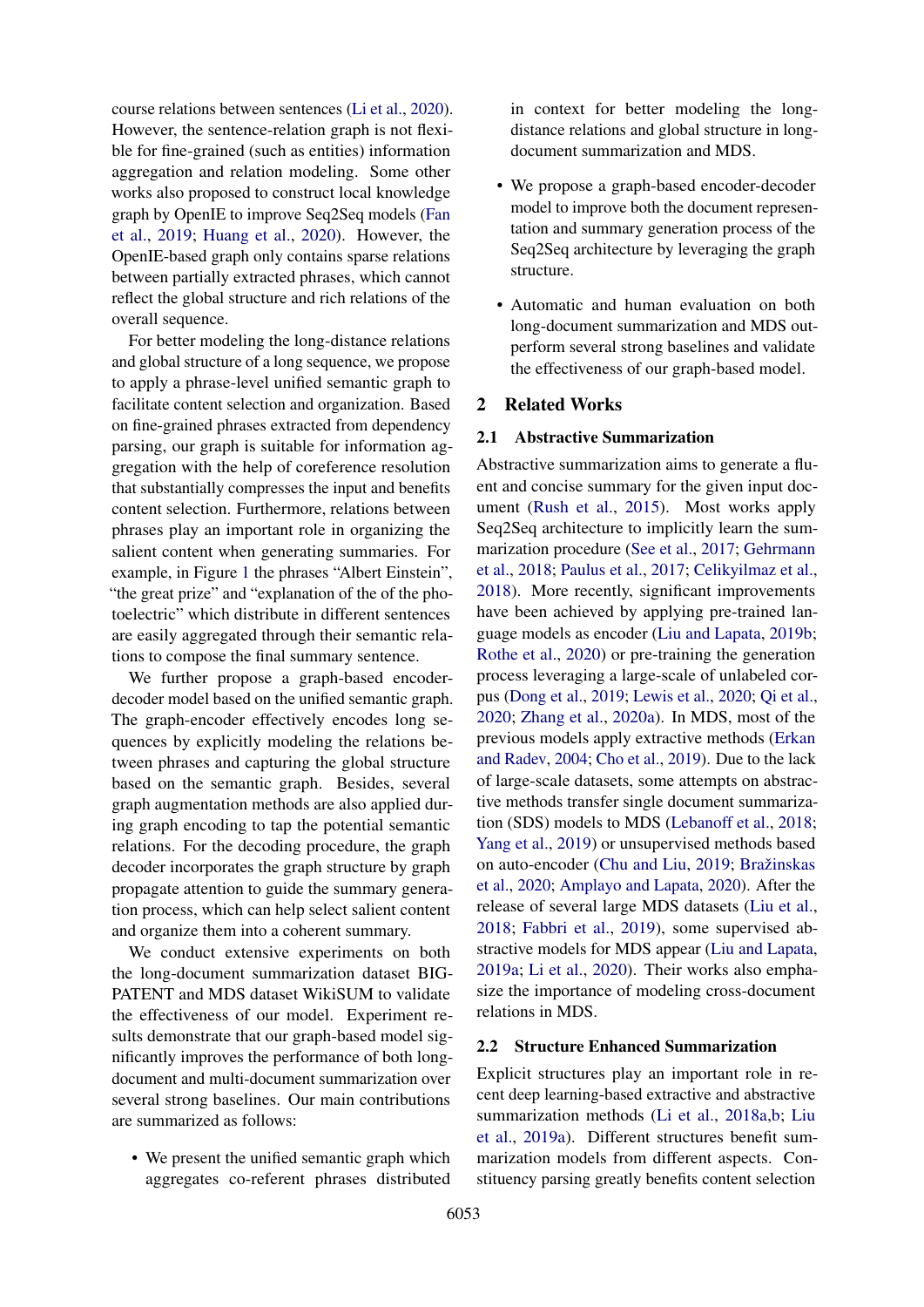<span id="page-2-1"></span>

| Input Length | $\vert 800$ | 1600 | 2400 | 3000 |
|--------------|-------------|------|------|------|
| #Nodes       | 140         | 291  | 467  | 579  |
| #Edges       | 154         | 332  | 568  | 703  |

Table 1: Illustration of how the average number of nodes and edges in the graph changes when the input sequence becomes longer on WikiSUM.

and compression for extractive models. [Cao et al.](#page-9-10) [\(2015\)](#page-9-10) propose to extract salient sentences based on their constituency parsing trees. [Xu and Dur](#page-11-10)[rett](#page-11-10) [\(2019\)](#page-11-10) and [Desai et al.](#page-9-11) [\(2020\)](#page-9-11) jointly select and compress salient content based on syntax structure and syntax rules. Dependency parsing helps summarization models in semantic understanding. [Jin et al.](#page-10-10) [\(2020\)](#page-10-10) incorporate semantic dependency graphs of input sentences to help the summarization models generate sentences with better semantic relevance . Besides sentence-level structures, document-level structures also attract a lot of attention. [Fernandes et al.](#page-9-12) [\(2019\)](#page-9-12) build a simple graph consisting of sentences, tokens and POS for summary generation. By incorporating RST trees, [Xu](#page-11-11) [et al.](#page-11-11) [\(2020\)](#page-11-11) propose a discourse-aware model to extract sentences. Similarly, structures from semantic analysis also help. [Liu et al.](#page-10-11) [\(2015\)](#page-10-11) and [Liao et al.](#page-10-12) [\(2018\)](#page-10-12) propose to guide summarization with Abstract Meaning Representation (AMR) for a better comprehension of the input context. [\(Li](#page-10-13) [and Zhuge,](#page-10-13) [2019\)](#page-10-13) propose semantic link networks based MDS but without graph neural networks. Recently, the local knowledge graph by OpenIE attracts great attention. Leveraging OpenIE extracted tuples, [Fan et al.](#page-9-1) [\(2019\)](#page-9-1) compress and reduce redundancy in multi-document inputs in MDS. Their work mainly focus on the efficiency in processing long sequences. [Huang et al.](#page-10-3) [\(2020\)](#page-10-3) utilize OpenIEbased graph for boosting the faithfulness of the generated summaries. Compared with their work, our phrase-level semantic graph focus on modeling long-distance relations and semantic structures.

# 3 Unified Semantic Graph

In this section, we introduce the definition and construction of the unified semantic graph.

### <span id="page-2-0"></span>3.1 Graph Definition

The unified semantic graph is a heterogeneous graph defined as  $G = (V, E)$ , where V and E are the set of nodes and edges. Every node in  $V$  represents a concept merged from co-referent phrases.

For example, in Figure [1](#page-0-0) the node "*Albert Einstein*" is merged from phases "*Albert Einstein*" and "*his*" which indicate the same person by coreference resolution. Defined as a heterogeneous graph  $G$ , every node  $v ∈ V$  and every edge  $e_{ij} ∈ E$  in our graph belongs to a type of phrase and dependency parsing relation, respectively. Determined by the type of phrases merged from, nodes are categorized into three different types: Noun phrase (N), Verb phrase (V), Other phrase (O). We neglect dependency relations in edges as they mainly indicate sentence syntax. Instead, the meta-paths [\(Sun et al.,](#page-11-12) [2011\)](#page-11-12) in the unified semantic graph convey various semantic relations. Notice that most O such as adjective phrases, adverb phrases function as modifiers, and the meta-path O-N indicates modification relation. The meta-path N-N between Noun phrases represents appositive relation or appositional relation. Furthermore, two-hop meta-path represents more complex semantic relations in graph. For example, N-V-N like [*Albert Einstein*]-[*won*]-[*the physics Nobel Prize*] indicates SVO (subject–verb–object) relation. It is essential to effectively model the two-hop meta-path for complex semantic relation modeling.

#### <span id="page-2-2"></span>3.2 Graph Construction

To construct the semantic graph, we extract phrases and their relations from sentences by first merging tokens into phrases and then merging co-referent phrases into nodes. We employ CoreNLP [\(Man](#page-11-13)[ning et al.,](#page-11-13) [2014\)](#page-11-13) to obtain coreference chains of the input sequence and the dependency parsing tree of each sentence. Based on the dependency parsing tree, we merge consecutive tokens that form a complete semantic unit into a phrase. Afterwards, we merge the same phrases from different positions and phrases in the same coreference chain to form the nodes in the semantic graph.

The final statistics of the unified semantic graph on WikiSUM are illustrated in table [1,](#page-2-1) which indicates that the scale of the graph expands moderately with the inputs. This also demonstrates how the unified semantic graph compresses long-text information.

### 4 Summarization Model

In this section, we introduce our graph-based abstractive summarization model, which mainly consists of a graph encoder and a graph decoder, as shown in Figure [2.](#page-3-0) In the encoding stage, our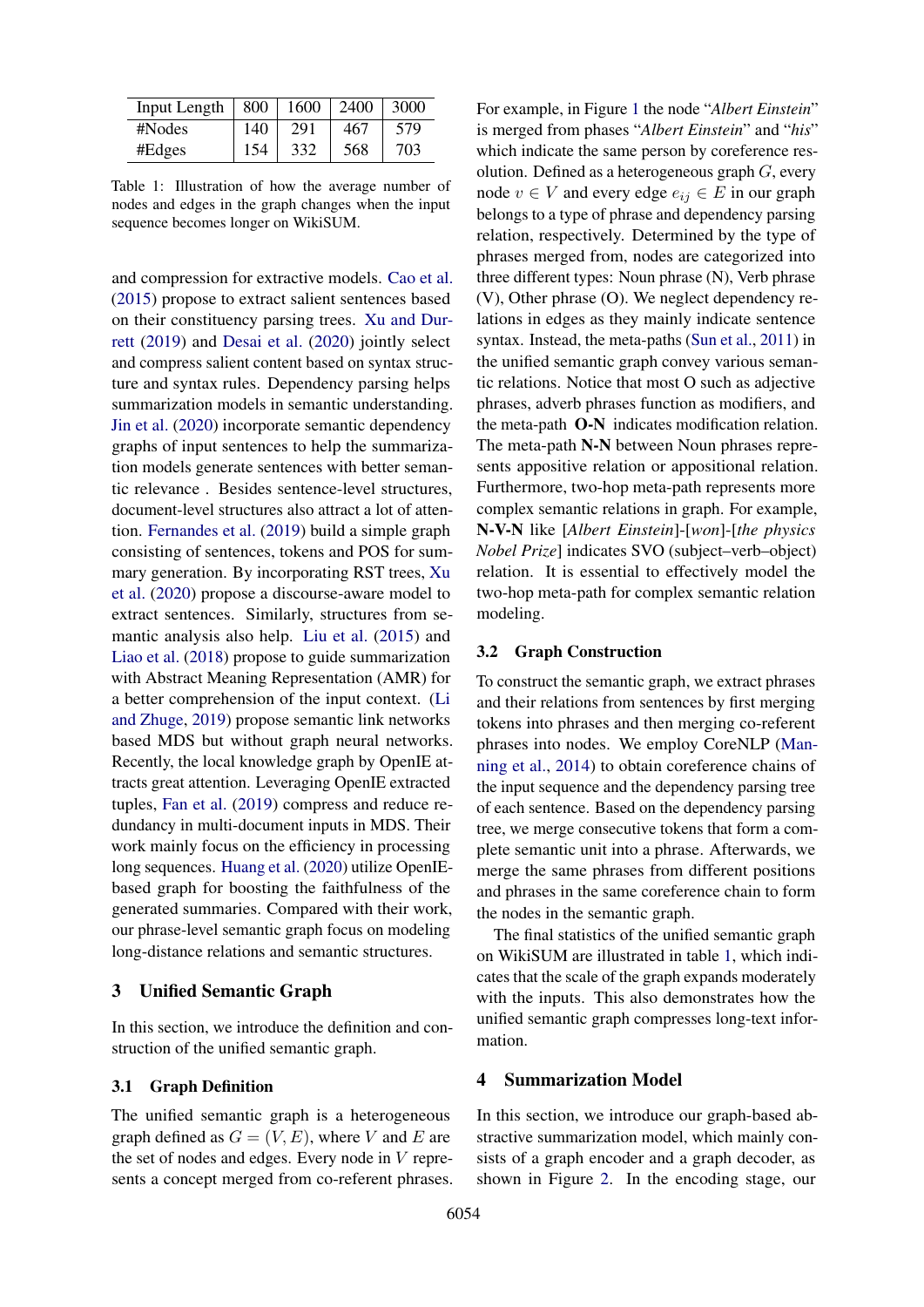<span id="page-3-0"></span>

Figure 2: Illustration of our graph-based summarization model. The graph node representation is initialized from merging token representations in two-level. The graph encoder models the augmented graph structure. The decoder attends to both token and node representations and utilizes graph structure by graph-propagation attention.

model takes a document or the concatenation of a set of documents as text input (represented as  $x = \{x_k\}$ , and encodes it by a text encoder to obtain a sequence of local token representations. The graph encoder further takes the unified semantic graph as graph input (represented as  $G = (V, E)$ in section [3.1\)](#page-2-0), and explicitly model the semantic relations in graph to obtain global graph representations. Based on several novel graph-augmentation methods, the graph encoder also effectively taps the implicit semantic relations across the text input. In the decoding stage, the graph decoder leverages the graph structure to guide the summary generation process by a novel graph-propagate attention, which facilitates salient content selection and organization for generating more informative and coherent summaries.

### 4.1 Text Encoder

To better represent local features in sequence, we apply the pre-trained language model RoBERTa [\(Liu et al.,](#page-11-14) [2019b\)](#page-11-14) as our text encoder. As the maximum positional embedding length of RoBERTa is 512, we extend the positional embedding length and randomly initialize the extended part. To be specific, in every layer, the representation of every node is only updated by it's neighbors by self attention.

#### 4.2 Graph Encoder

After we obtain token representations by the text encoder, we further model the graph structure to obtain node representations. We initialize node representations in the graph based on token representations and the token-to-node alignment information from graph construction. After initialization, we apply graph encoding layers to model the explicit semantic relations features and additionally apply several graph augmentation methods to learn the implicit structure conveyed by the graph.

Node Initialization Similar to graph construction in section [3.2,](#page-2-2) we initialize graph representations following the two-level merging, token merging and phrase merging. The token merging compresses and abstracts local token features into higher-level phrase representations. The phrase merging aggregates co-referent phrases in a wide context, which captures long-distance and crossdocument relations. To be simple, these two merging steps are implemented by average pooling.

Graph Encoding Layer Following previous works in graph-to-sequence learning [\(Koncel-](#page-10-14)[Kedziorski et al.,](#page-10-14) [2019;](#page-10-14) [Yao et al.,](#page-11-15) [2020\)](#page-11-15), we apply Transformer layers for graph modeling by applying the graph adjacent matrix as self-attention mask.

Graph Augmentation Following previous works [\(Bastings et al.,](#page-9-13) [2017;](#page-9-13) [Koncel-Kedziorski](#page-10-14) [et al.,](#page-10-14) [2019\)](#page-10-14), we add reverse edges and self-loop edges in graph as the original directed edges are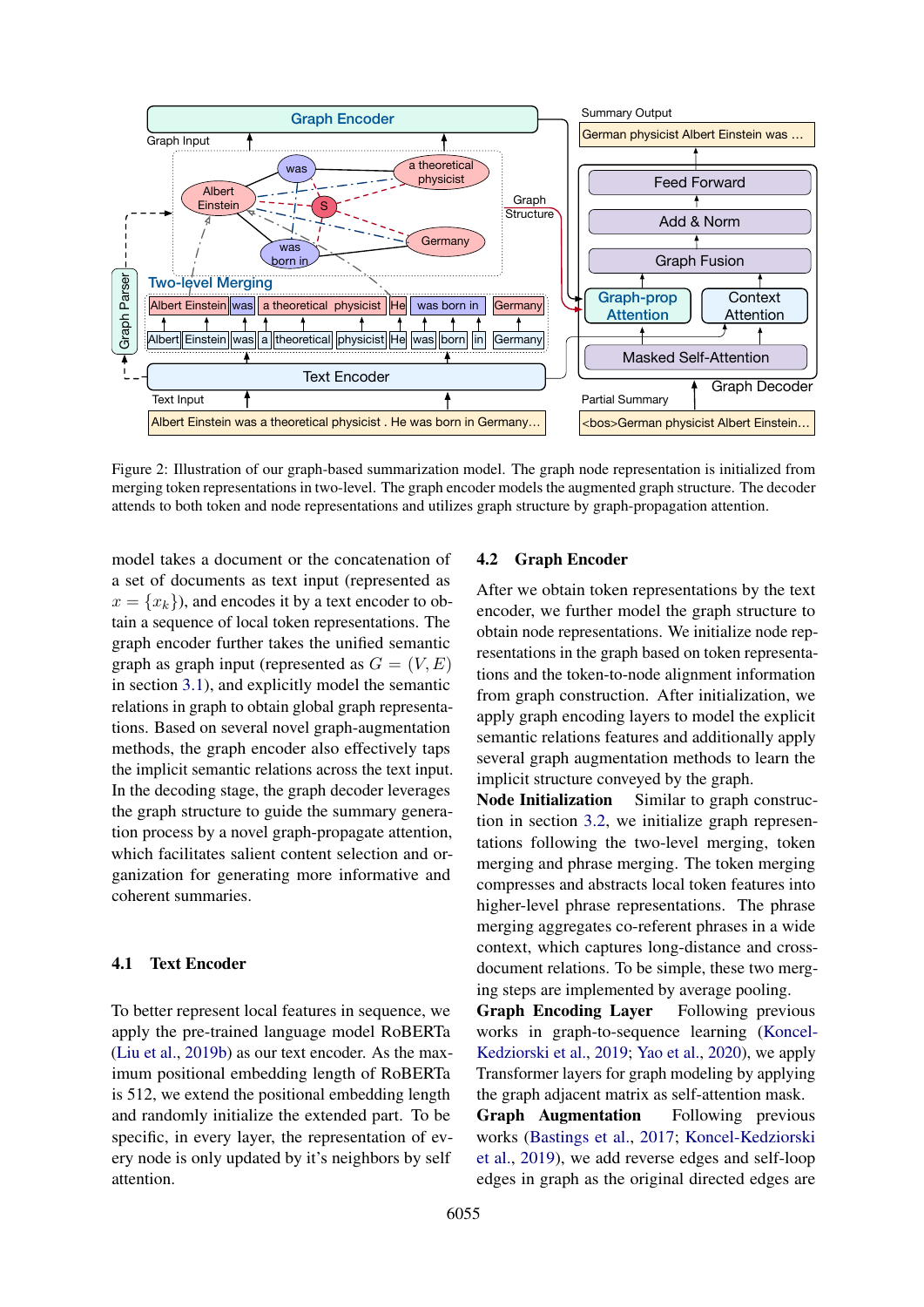not enough for learning backward information. For better utilizing the properties of the united semantic graph, we further propose two novel graph augmentation methods.

*Supernode* As the graph becomes larger, noises introduced by imperfect graph construction also increase, which may cause disconnected sub-graphs. To strengthen the robustness of graph modeling and learn better global representations, we add a special supernode connected with every other node in the graph to increase the connectivity.

*Shortcut Edges* Indicated by previous works, graph neural networks are weak at modeling multihop relations [\(Abu-El-Haija et al.,](#page-8-1) [2019\)](#page-8-1). However, as mentioned in section [3.1,](#page-2-0) the meta-paths of length two represent rich semantic structures that require further modeling the two-hop relations between nodes. As illustrated in Figure [2,](#page-3-0) in a N-V-N meta-path [*Albert Einstein*]-[*was*]-[*a theoretical physicist*], the relations [*Albert Einstein*]-[*was*] and [*was*]-[*a theoretical physicist*] are obviously less important than the two-hop relation [*Albert Einstein*]- [*a theoretical physicist*]. Therefore we add shortcut edges between every node and its twohop relation neighbors, represented as blue edges in Figure [2.](#page-3-0) We have also attempted other complex methods such as MixHop [\(Abu-El-Haija et al.,](#page-8-1) [2019\)](#page-8-1), but we find shortcut edges are more efficient and effective. The effectiveness of these graph augmentation methods has also been validated in section [6.2.](#page-7-0)

# 4.3 Graph Decoding Layer

Token and node representations benefit summary generation in different aspects. Token representations are better at capturing local features while graph representations provide global and abstract features. For leveraging both representations, we apply a stack of Transformer-based graph decoding layers as the decoder which attends to both representations and fuse them for generating summaries. Let  $y_t^{l-1}$  denotes the representation of t-th summary token output by  $(l - 1)$ -th graph decoding layer. For the graph attention, we apply multi-head attention using  $y_t^{l-1}$  as query and node representations  $V = \{v_i\}$  as keys and values:

$$
\alpha_{t,j} = \frac{(y_t^{l-1} W_Q)(v_j W_K)^T}{\sqrt{d_{head}}}
$$
 (1)

where  $W_Q, W_K \in \mathbb{R}^{d \times d}$  are parameter weights,  $\alpha_{t,j}$  denote the salient score for node j to  $y_t^{l-1}$ . We then calculate the global graph vector  $q_t$  $\sum_{j}Softmax(\alpha_{t,j})(v_jW_V)$  where  $W_V \in \mathbb{R}^{d \times d}$ as weighted sum over values of nodes:  $q_t$  = is a learnable parameter. We also obtain contextualized text vector  $c_t$  similar to the procedure above by calculating multi-head attention between  $y_t^{l-1}$ and token representations. Afterwards, we use a graph fusion layer which is a feed-forward neural network to fuse the concatenation of the two features:  $d_t^l = W_d^T([g_t, c_t]),$  where  $W_d \in \mathbb{R}^{2d \times d}$  is the linear transformation parameter and  $d_t^l$  is the hybrid representation of tokens and graph. After layer-norm and feed-forward layer, the l-th graph decoding layer output  $y_t^l$  is used as the input of the next layer and also used for generating the  $t_{th}$ token in the final layer.

Graph-propagate Attention When applying multi-head attention to graph, it only attends to node representations linearly, neglecting the graph structure. Inspired by [Klicpera et al.](#page-10-15) [\(2019\)](#page-10-15), we propose the graph-propagate attention to leverage the graph structure to guide the summary generation process. By further utilizing semantic structure, the decoder is more efficient in selecting and organizing salient content. Without extra parameters, the graph-propagation attention can be conveniently applied to the conventional multi-head attention for structure-aware learning.

Graph-propagate attention consists of two steps: salient score prediction and score propagation. In the first step, we predict the salient score for every node linearly. We apply the output of multi-head attention  $\alpha_t \in \mathbb{R}^{|v| \times C}$  in Equation [1](#page-4-0) as salient scores, where  $|v|$  is the number of nodes in the graph and  $C$ is the number of attention heads. C is regarded as C digits or channels of the salient score for every node. We then make the salient score structureaware through score propagation. Though PageRank can propagate salient scores over the entire graph, it leads to over-smoothed scores, as in every summary decoding step only parts of the content are salient. Therefore, for each node we only propagate its salient score  $p$  times in the graph, aggregating at most *p*-hop relations. Let  $\beta_t^0 = \alpha_t$  denotes the initial salient score predicted in previous step, the salient score after  $p$ -th propagation is:

$$
\beta_t^p = \omega \hat{A} \beta_t^{p-1} + (1 - \omega) \beta_t^0 \tag{2}
$$

<span id="page-4-0"></span>where  $\hat{A} = AD^{-1}$  is a degree-normalized adjacent matrix of the graph<sup>[1](#page-4-1)</sup>, and  $\omega \in (0, 1]$  is the teleport

<span id="page-4-1"></span><sup>&</sup>lt;sup>1</sup>Adjacent matrix A contains self-loop and reverse edges.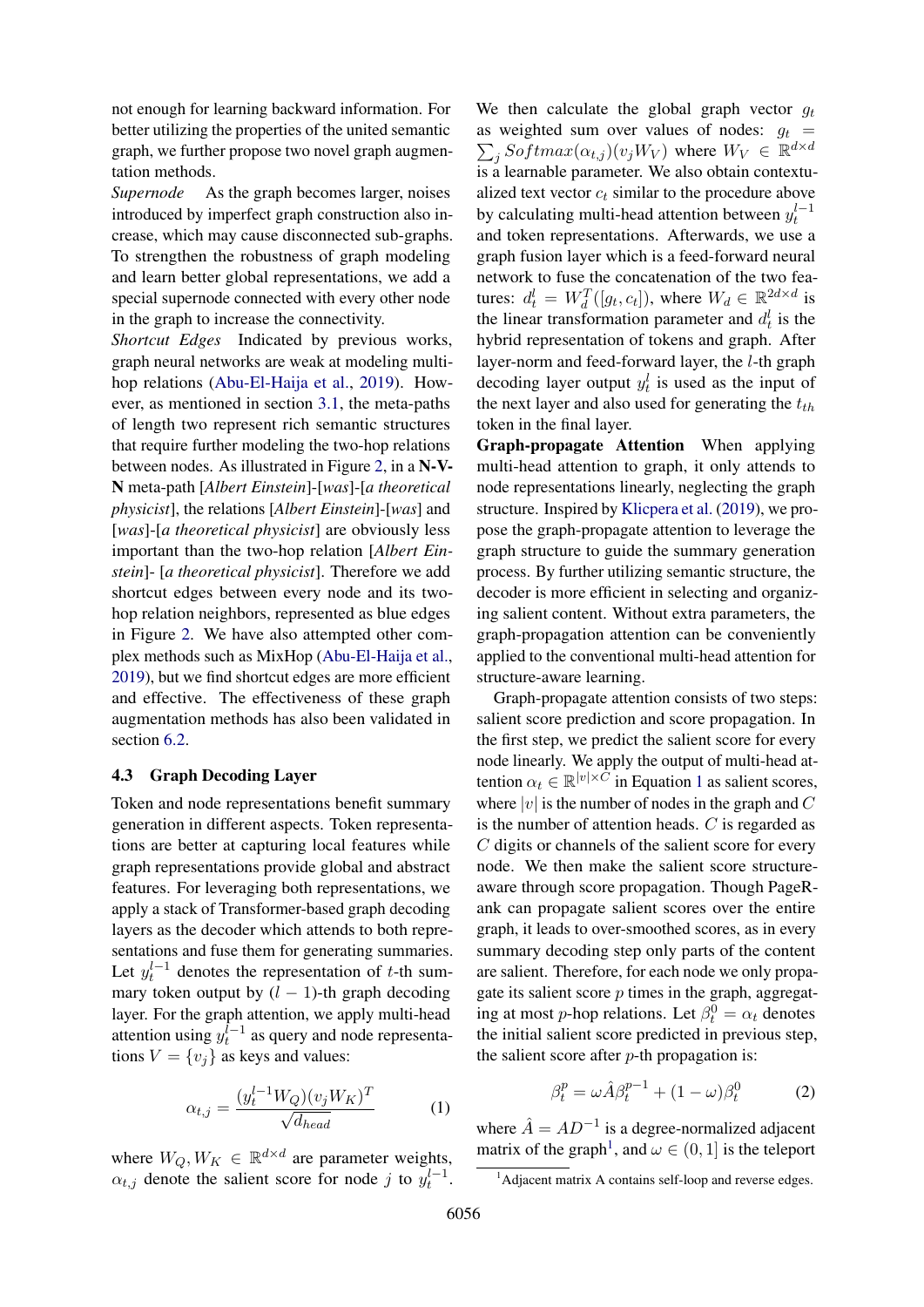probability which defines the salient score has the probability  $\omega$  to propagate towards the neighbor nodes and  $1 - \omega$  to restart from initial. The graphpropagation procedure can also be formulated as:

$$
\beta_t^p = (\omega^p \hat{A}^p + (1 - \omega) (\sum_{i=0}^{p-1} \omega^i \hat{A}^i)) \alpha_t \quad (3)
$$

After p steps of salient score propagation, the graph vector is then calculated by weighted sum of node values:

$$
g_t' = \sum_j Softmax(\beta_{t,j}^p)(v_j W^V) \tag{4}
$$

where for the convenience of expression, the concatenation of multi-head is omitted. The output of fusing  $g'_t$  and  $c_t$  is then applied to generate the  $t_{th}$  summary token as mentioned before.

# 5 Experiment Setup

In this section, we describe the datasets of our experiments and various implementation details.

# 5.1 Summarization Datasets

We evaluate our model on a SDS dataset and an MDS dataset, namely BIGPATENT [\(Sharma et al.,](#page-11-2) [2019\)](#page-11-2) and WikiSUM [\(Liu et al.,](#page-10-1) [2018\)](#page-10-1).

BIGPATENT is a large-scale patent document summarization dataset with an average input of 3572.8 words and a reference with average length of 116.5 words. BIGPATENT is a highly abstractive summarization dataset with salient content evenly distributed in the input. We follow the standard splits of [Sharma et al.](#page-11-2) [\(2019\)](#page-11-2) for training, validation, and testing (1,207,222/67,068/67,072). WikiSUM is a large-scale MDS dataset. Following [Liu and Lapata](#page-10-6) [\(2019a\)](#page-10-6), we treat the generation of lead Wikipedia sections as an MDS task. To be specific, we directly utilize the preprocessed results from [Liu and Lapata](#page-10-6) [\(2019a\)](#page-10-6), which split source documents into multiple paragraphs and rank the paragraphs based on their titles to select top-40 paragraphs as source input. The average length of each paragraph and the target summary are 70.1 tokens and 139.4 tokens, respectively. We concatenate all the paragraphs as the input sequence. We use the standard splits of [Liu and La](#page-10-6)[pata](#page-10-6) [\(2019a\)](#page-10-6) for training, validation, and testing (1,579,360/38,144/38,205).

<span id="page-5-0"></span>

| Model          | $R-1$ | $R-2$ | $R-L$ | BS    |  |
|----------------|-------|-------|-------|-------|--|
| Lead           | 38.22 | 16.85 | 26.89 |       |  |
| LexRank        | 36.12 | 11.67 | 22.52 |       |  |
| TransS2S       | 40.56 | 25.35 | 34.73 | 25.43 |  |
| <b>T-DMCA</b>  | 40.77 | 25.60 | 34.90 |       |  |
| HT             | 41.53 | 26.52 | 35.76 | 25.62 |  |
| <b>BERTS2S</b> | 41.49 | 25.73 | 35.59 |       |  |
| RoBERTaS2S     | 42.05 | 27.00 | 36.56 | 29.13 |  |
| GraphSum       | 42.99 | 27.83 | 37.36 | 29.69 |  |
| BASS(2400)     | 43.65 | 28.55 | 37.85 | 31.91 |  |
| BASS(3000)     | 44.33 | 28.38 | 37.87 | 31.71 |  |

Table 2: Evaluation results on the test set of WikiSUM. Rouge-1, Rouge-2, Rouge-L and BERTScore are abbreviated as R-1,R-2,R-L and BS, respectively.

#### 5.2 Implementation Details

We train all the abstractive models by max likelihood estimation with label smoothing (label smoothing factor 0.1). As we fine-tune the pretrained language model RoBERTa as text encoder, we apply two different Adam optimizers [\(Kingma](#page-10-16) [and Ba,](#page-10-16) [2015\)](#page-10-16) with  $\beta_1 = 0.9$  and  $\beta_2 = 0.998$ to train the pre-trained part and other parts of the model [\(Liu and Lapata,](#page-10-4) [2019b\)](#page-10-4). The learning rate and warmup steps are 2e-3 and 20,000 for the pretrained part and 0.1 and 10,000 for other parts. As noticed from experiments, when the learning rate is high, graph-based models suffer from unstable training caused by the gradient explosion in the text encoder. Gradient clipping with a very small maximum gradient norm (0.2 in our work) solves this problem. All the models are trained for 300,000 steps on BIGPATENT and WikiSUM with 8 GPUs (NVIDIA Tesla V100). We apply dropout (with the probability of 0.1) before all linear layers. In our model, the number of graph-encoder layers and graph-decoder layers are set as 2 and 6, respectively. The hidden size of both graph encoding and graph decoding layers is 768 in alignment with RoBERTa, and the feed-forward size is 2048 for parameter efficiency. For graph-propagation attention, the parameter  $\omega$  is 0.9, and the propagation steps p is 2. During decoding, we apply beam search with beam size 5 and length penalty with factor 0.9. Trigram blocking is used to reduce repetitions.

#### 6 Results

#### 6.1 Automatic Evaluation

We evaluate the quality of generated summaries using ROUGE  $F_1$ [\(Lin,](#page-10-17) [2004\)](#page-10-17) and BERTScore [\(Zhang](#page-11-16)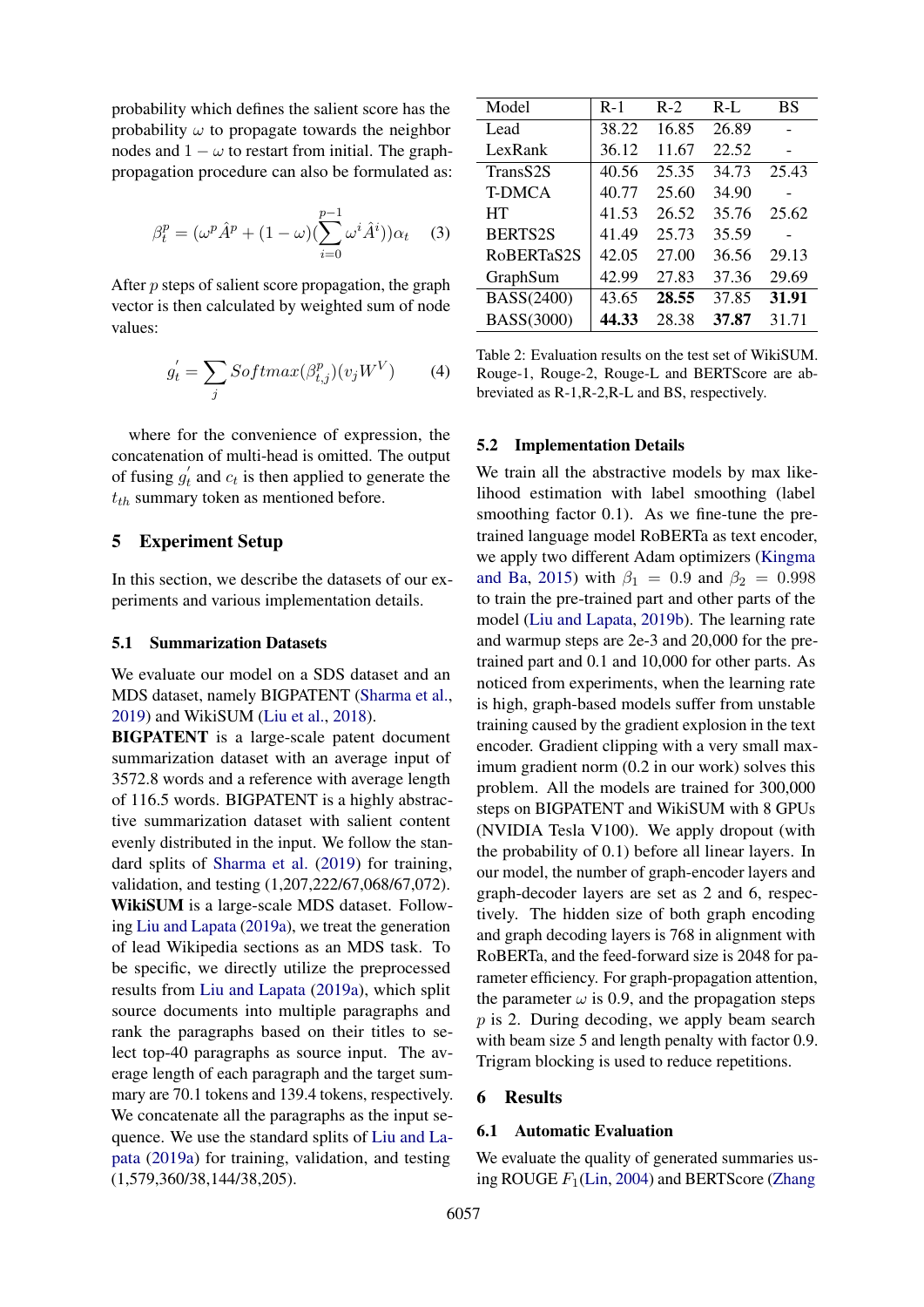<span id="page-6-1"></span>

| Model                | $R-1$ | $R-2$ | $R-L$ | <b>BS</b> |
|----------------------|-------|-------|-------|-----------|
| Lead                 | 31.27 | 8.75  | 26.18 |           |
| <b>ORACLE</b>        | 43.56 | 16.91 | 36.52 |           |
| LexRank              | 35.99 | 11.14 | 29.60 |           |
| Seq2Seq              | 28.74 | 7.87  | 24.66 |           |
| Pointer              | 30.59 | 10.01 | 25.65 |           |
| Pointer+cov          | 33.14 | 11.63 | 28.55 |           |
| <b>FastAbs</b>       | 37.12 | 11.87 | 32.45 |           |
| TI M                 | 36.41 | 11.38 | 30.88 |           |
| TransS <sub>2S</sub> | 34.93 | 9.86  | 29.92 | 9.42      |
| RoBERTaS2S           | 43.62 | 18.62 | 37.86 | 18.18     |
| <b>BART</b>          | 45.83 | 19.53 |       |           |
| Pegasus-base         | 43.55 | 20.43 |       |           |
| <b>BASS</b>          | 45.04 | 20.32 | 39.21 | 20.13     |

Table 3: Evaluation results on the test set of BIG-PATENT where the length input of BASS is 1024.

[et al.,](#page-11-16) [2020b\)](#page-11-16). For ROUGE, we report unigram and bigram overlap between system summaries and reference summaries (ROUGE-1, ROUGE-2). We report sentence-level ROUGE-L for the BIGPATENT dataset and summary-level ROUGE-L for the WikiSUM for a fair comparison with previous works. We also report BERTScore  $^2$  $^2$   $F_1$ , a better metric at evaluating semantic similarity between system summaries and reference summaries.

Results on MDS Table [2](#page-5-0) summarizes the evaluation results on the WikiSUM dataset. We compare our model with several strong abstractive and extractive baselines. As listed in the top block, Lead and LexRank [\(Erkan and Radev,](#page-9-5) [2004\)](#page-9-5) are two classic extractive methods. The second block shows the results of several different abstractive methods. TransS2S is the Transformer-based encoderdecoder model. By replacing the Transformer encoder in TransS2S with BERT [\(Devlin et al.,](#page-9-14) [2019\)](#page-9-14) or RoBERTa and training with two optimizers [\(Liu](#page-10-4) [and Lapata,](#page-10-4) [2019b\)](#page-10-4), we obtain two strong baselines BERTS2S and RoBERTaS2S. T-DMCA is the best model presented by [Liu et al.](#page-10-1) [\(2018\)](#page-10-1) for summarizing long sequence. HT is the best model presented by [Liu and Lapata](#page-10-6) [\(2019a\)](#page-10-6) with the hierarchical Transformer encoder and a flat Transformer decoder. GraphSum, presented by [Li et al.](#page-10-2) [\(2020\)](#page-10-2), leverages paragraph-level explicit graph by the graph encoder and decoder, which gives the current best performance on WikiSUM. We report the

<span id="page-6-2"></span>

| Model                                         | R-1 | $R-2$ | $R-L$                                                         | -BS |
|-----------------------------------------------|-----|-------|---------------------------------------------------------------|-----|
| <b>Full model</b>                             |     |       | $\begin{array}{ l} 42.29 & 27.19 & 36.46 & 30.62 \end{array}$ |     |
| w/o structure   41.86 27.06 36.43 29.84       |     |       |                                                               |     |
| +w/o merging $ 41.56 \t26.61 \t35.93 \t29.15$ |     |       |                                                               |     |

Table 4: Graph Structure analysis on WikiSUM test set where the input length is 800.  $w/o$  structure and  $+w/o$ merging refer to remove relations between phrases and further remove phrase merging in graph construction, respectively.

| Model             | $R-1$ | $R-2$       | $R-I$ .     | <b>BS</b> |
|-------------------|-------|-------------|-------------|-----------|
| <b>Full model</b> | 43.40 | 28.50       | 37.71       | 31.64     |
| w/o shortcut      | 42.50 | 27.97       | 37.23       | 31.10     |
| w/o supernode     | 42.93 | 28.08       | 37.42       | 31.15     |
| w/o graph-prop    | 42.84 | 28.14       | 37.42 31.33 |           |
| w/o graph         | 42.05 | 27.00 36.56 |             | 29.13     |
|                   |       |             |             |           |

Table 5: Ablation study on WikiSUM test set where the input length is 1600. graph-prop is the abbreviation of graph-propagation.

best results of GraphSum with RoBERTa and the input length is about 2400 tokens. The last block reports the results of our model BASS with the input lengths of 2400 and 3000. Compared with all the baselines, our model BASS achieves great improvements on all the four metrics. The results demonstrates the effectiveness of our phrase-level semantic graph comparing with other RoBERTa based models, RoBERTaS2S (without graph) and GraphSum (sentence-relation graph). Furthermore, the phrase-level semantic graph improves the semantic relevance of the generated summaries and references, as the BERTScore improvements of BASS is obvious.

Results on SDS Table [3](#page-6-1) shows our experiment results along with other SDS baselines. Similar to WikiSUM, we also report LexRank, TransS2S, and RoBERTaS2S. Besides, we report the performance of several other baselines. ORACLE is the upper-bound of current extrative models. Seq2seq is based on LSTM encoder-decoder with attention mechanism [\(Bahdanau et al.,](#page-8-2) [2015\)](#page-8-2). Pointer and Pointer+cov are pointer-generation [\(See et al.,](#page-11-1) [2017\)](#page-11-1) with and without coverage mechanism, respectively. FastAbs [\(Chen and Bansal,](#page-9-15) [2018\)](#page-9-15) is an abstractive method by jointly training sentence extraction and compression. TLM [\(Pilault et al.,](#page-11-17) [2020\)](#page-11-17) is a recent long-document summarization method based on language model. We also report the performances of recent pretrianing-based SOTA

<span id="page-6-0"></span><sup>&</sup>lt;sup>2</sup>We apply roberta-large  $\angle$  L17 no-idf version as the metric model and rescale with baseline setting according to suggestions on https://github.com/Tiiiger/bert score.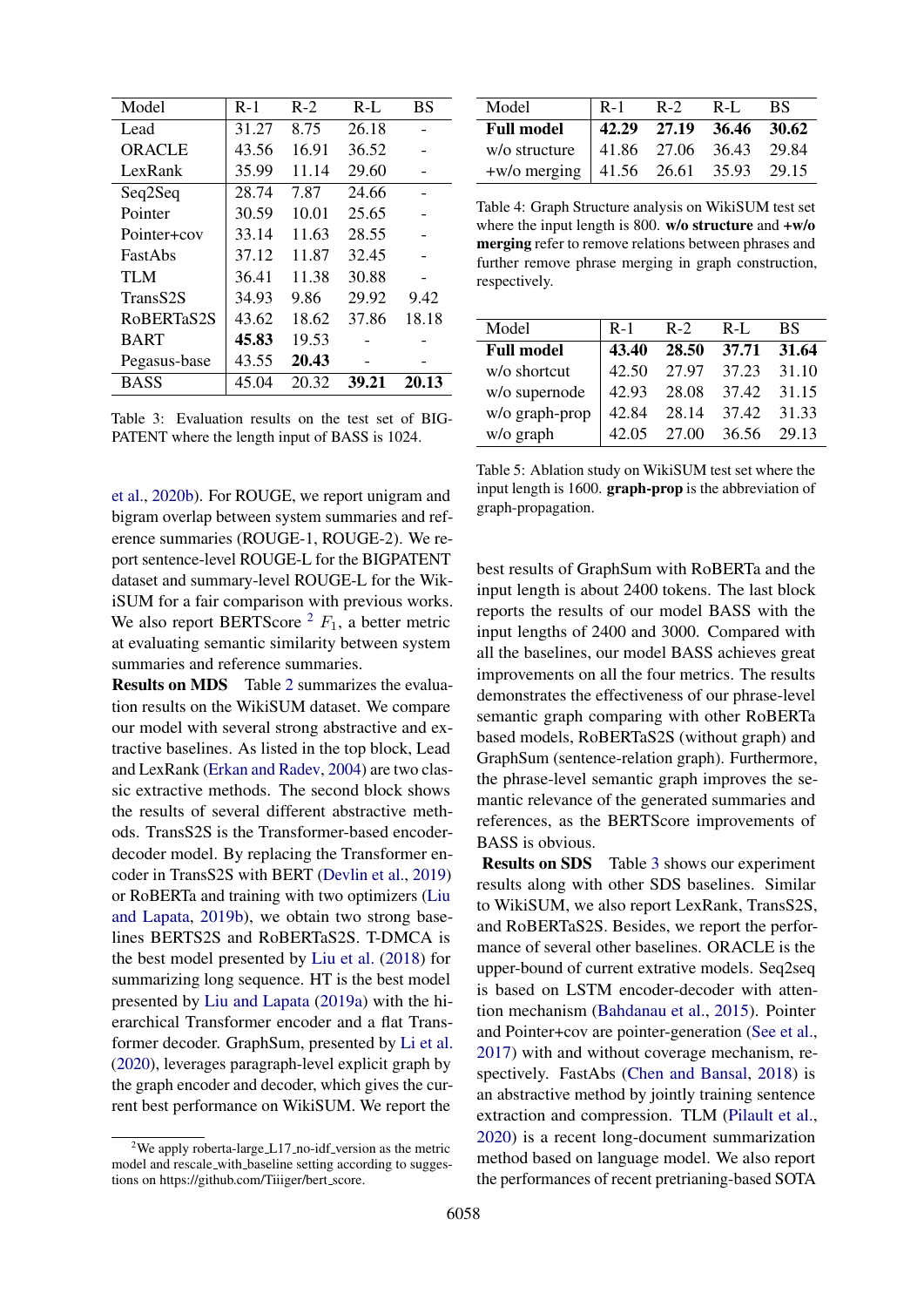text generation models BART (large) and Peaguasus (base) on BIGPATENT, which both contain a parameter size of 406M . The last block shows the results of our model, which contains a parameter size of 201M . The results show that BASS consistently outperforms RoBERTaS2S, and comparable with current large SOTA models with only half of the parameter size. This further demonstrates the effectiveness of our graph-augmented model on long-document summarization.

### <span id="page-7-0"></span>6.2 Model Analysis

For a thorough understanding of BASS, we conduct several experiments on the WikiSUM test set, including the effects of the graph structure and input length. We also validate the effectiveness of the graph-augmentation methods in graph encoder and the graph-propagation attention in graph decoder by ablation studies.

Graph Structure Analysis To analyze how the unified semantic graph benefits summarization learning, we conduct ablation studies on the graph structures. Illustrated in Table [4,](#page-6-2) after removing explicit relations between phrases by fully connecting all the nodes, the R-1 metric drops obviously which indicates the relations between phrases improve the informativeness of generated summaries. After further removing phrase merging, we observe a performance decrease in all the metrics, which indicates the long-distance relations benefit both the informativeness and fluency of summary.

Ablation Study The experimental results of removing supernode and shortcut edges from the unified semantic graph prove the effectiveness of graph augmentation methods in the graph encoder. Experimental results without the gaph-propagation attention confirms that the structure of the unified semantic graph is also beneficial for decoding. Overall, the performance of the model drops the most when removing shortcut edges which indicates the rich potential information is beneficial for summarization. Finally, after removing all the graph-relevant components, performance dramatically drops on all the metrics.

Length Comparison According to [Liu et al.](#page-10-1) [\(2018\)](#page-10-1), input length affects the summarization performance seriously for Seq2Seq models as most of them are not efficient at handling longer sequences. The basic TransS2S achieves its best performance at the input length of 800, while longer input hurts performance. Several previous models achieve bet-

<span id="page-7-1"></span>

Figure 3: Comparison of HT, GraphSum (GSum in figure), BASS under various length of input tokens.

ter performance when utilizing longer sequences. As illustrated in Figure [3,](#page-7-1) the performance of HT remains stable when the input length is longer than 800. Leveraging the power of sentence-level graph, GraphSum achieves the best performance at 2,400 but its performance begins to decrease when the input length reaches 3000. Unlike previous methods, ROUGE-1 of BASS significantly increased in 3000 indicates that the unified semantic graph benefits salient information selection even though the input length is extreme.

Abastractiveness Analysis We also study the abstractiveness of BASS and other summarization systems on WikiSUM. We calculate the average novel n-grams to the source input, which reflects the abstractiveness of a summarization system [\(See](#page-11-1) [et al.,](#page-11-1) [2017\)](#page-11-1). Illustrated in Figure [4,](#page-8-3) BASS generates more abstract summaries comparing to recent models, GraphSum, HT, and weaker than RoBER-TaS2S. Summarized from observation, we draw to a conclusion that RoBERTaS2S usually generates context irrelevant contents due to the strong pretrained RoBERTa encoder but a randomly initialized decoder that relays on the long-text input poorly. Graph-based decoders of BASS and Graph-Sum alleviate this phenomenon.

### 6.3 Human Evaluation

In addition to the above automatic evaluations, we also conduct human evaluations to assess the performance of systems. Because the patent dataset BIGPATENT contains lots of terminologies and requires professional background knowledge for annotators, we select WikiSUM as the dataset for evaluations. As Wikipedia entries can be summarized in many different aspects, annotators will naturally favor systems with longer outputs. Thus we first filter instances that the summaries of different systems are significantly different in lengths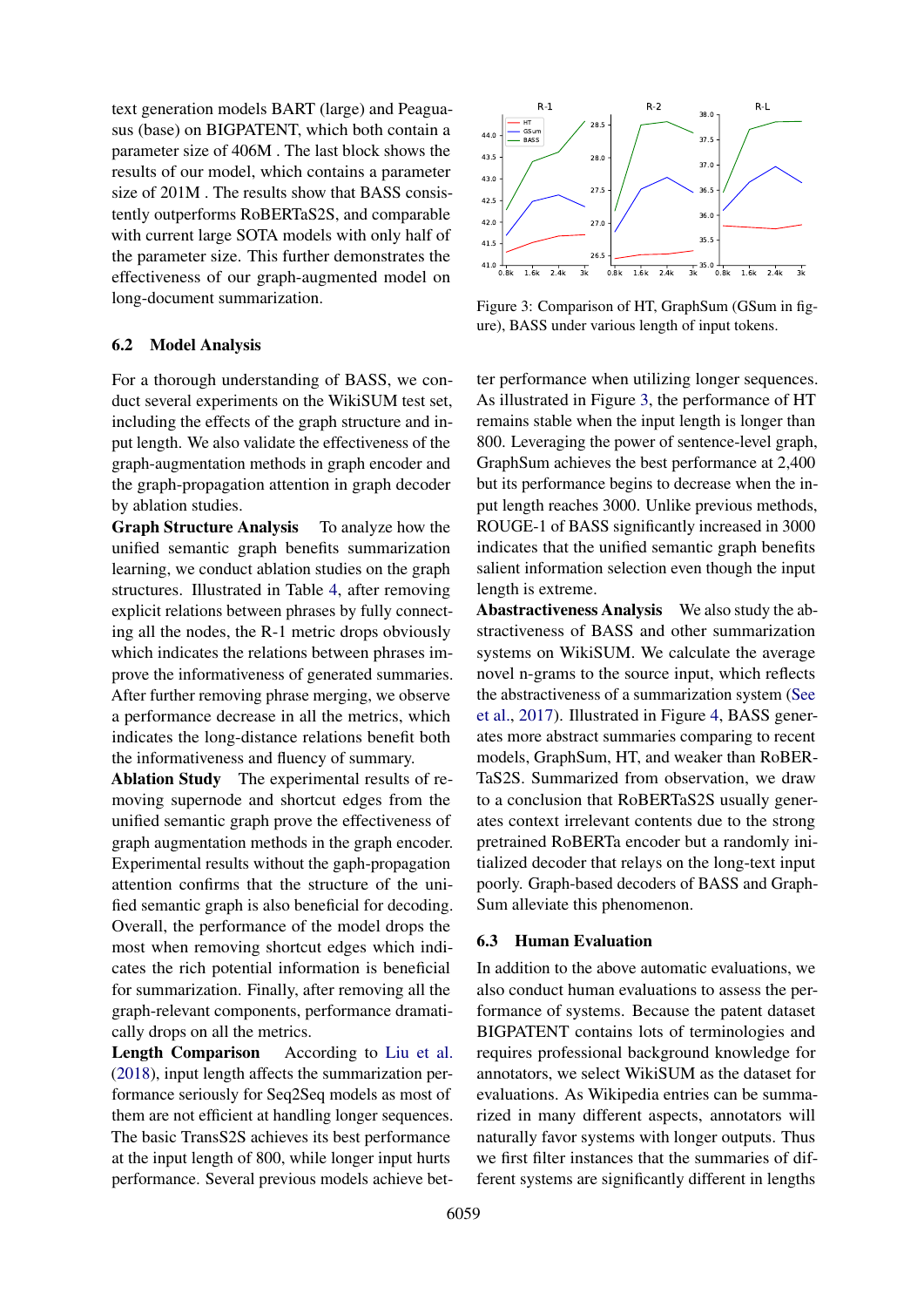<span id="page-8-3"></span>

Figure 4: Illustration of novel n-grams in generated summaries form different systems.

and then randomly select 100 instances. We invite 2 annotators to assess the summaries of different models independently.

Annotators evaluate the overall quality of summaries by ranking them taking into account the following criterias: (1) *Informativeness*: whether the summary conveys important and faithful facts of the input? (2) *Fluency*: whether the summary is fluent, grammatical, and coherent? (3) *Succinctness*: whether the summary is concise and dose not describe too many details? Summaries with the same quality get the same order. All systems get score 2,1,-1,2 for ranking 1,2,3,4 respectively. The rating of each system is averaged by the scores of all test instances.

The results of our system and the other three strong baselines are shown in Table [6.](#page-8-4) The percentage of rankings and the overall scores are both reported. Summarized from the results, our model BASS is able to generate higher quality summaries. Some examples are also shown in the appendix. Specifically, BASS generates fluent and concise summaries containing more salient content compared with other systems. The human evaluation results further validate the effectiveness of our semantic graph-based model.

## 7 Conclusion and Future Work

In this paper, we propose to leverage the unified semantic graph to improve the performance of neural abstractive models for long-document summarization and MDS. We further present a graph-based encoder-decoder model to improve both the document representation and summary generation process by leveraging the graph structure. Experiments

<span id="page-8-4"></span>

| Model                |      | $\mathcal{D}$               | -3                           |                                         | Rating   |
|----------------------|------|-----------------------------|------------------------------|-----------------------------------------|----------|
| TransS <sub>2S</sub> |      |                             |                              | $0.32 \quad 0.14 \quad 0.09 \quad 0.45$ | $-0.21*$ |
| R.B.                 | 0.39 |                             | $0.22 \quad 0.26 \quad 0.13$ |                                         | $0.48*$  |
| G.S.                 |      | $0.31$ $0.38$ $0.20$ $0.11$ |                              |                                         | $0.58*$  |
| <b>BASS</b>          | 0.64 |                             | $0.16 \quad 0.14$            | 0.06                                    | 1.18     |

Table 6: Ranking results of system summaries by human evaluation. 1 is the best and 4 is the worst. The larger rating denotes better summary quality. R.B. and G.S. are the abbreviations of RoBERTaS2S and Graph-Sum. \* indicates the overall ratings of the corresponding model are significantly (by Welchs t-test with p  $\leq$ 0.01) outperformed by BASS.

on both long-document summarization and MDS show that our model outperforms several strong baselines, which demonstrates the effectiveness of our graph-based model and the superiority of the unified semantic graph for long-input abstractive summarization. Though remarkable achievements have been made by neural network-based summarization systems, they still do not actually understand languages and semantics. Incorporating language structures in deep neural networks as prior knowledge is a straightforward and effective way to help summarization systems, as proved by this work and previous works.

### Acknowledgments

This work was partially supported by National Key R&D Program of China (No. 2020YFB1406701) and National Natural Science Foundation of China (No. 61876009).

# References

- <span id="page-8-1"></span>Sami Abu-El-Haija, Bryan Perozzi, Amol Kapoor, Nazanin Alipourfard, Kristina Lerman, Hrayr Harutyunyan, Greg Ver Steeg, and Aram Galstyan. 2019. [MixHop: Higher-order graph convolutional architec](http://proceedings.mlr.press/v97/abu-el-haija19a.html)[tures via sparsified neighborhood mixing.](http://proceedings.mlr.press/v97/abu-el-haija19a.html) In *Proceedings of the 36th International Conference on Machine Learning*, volume 97 of *Proceedings of Machine Learning Research*, pages 21–29, Long Beach, California, USA. PMLR.
- <span id="page-8-0"></span>Reinald Kim Amplayo and Mirella Lapata. 2020. [Un](https://doi.org/10.18653/v1/2020.acl-main.175)[supervised opinion summarization with noising and](https://doi.org/10.18653/v1/2020.acl-main.175) [denoising.](https://doi.org/10.18653/v1/2020.acl-main.175) In *Proceedings of the 58th Annual Meeting of the Association for Computational Linguistics*, pages 1934–1945, Online. Association for Computational Linguistics.
- <span id="page-8-2"></span>Dzmitry Bahdanau, Kyunghyun Cho, and Yoshua Bengio. 2015. [Neural machine translation by jointly](http://arxiv.org/abs/1409.0473)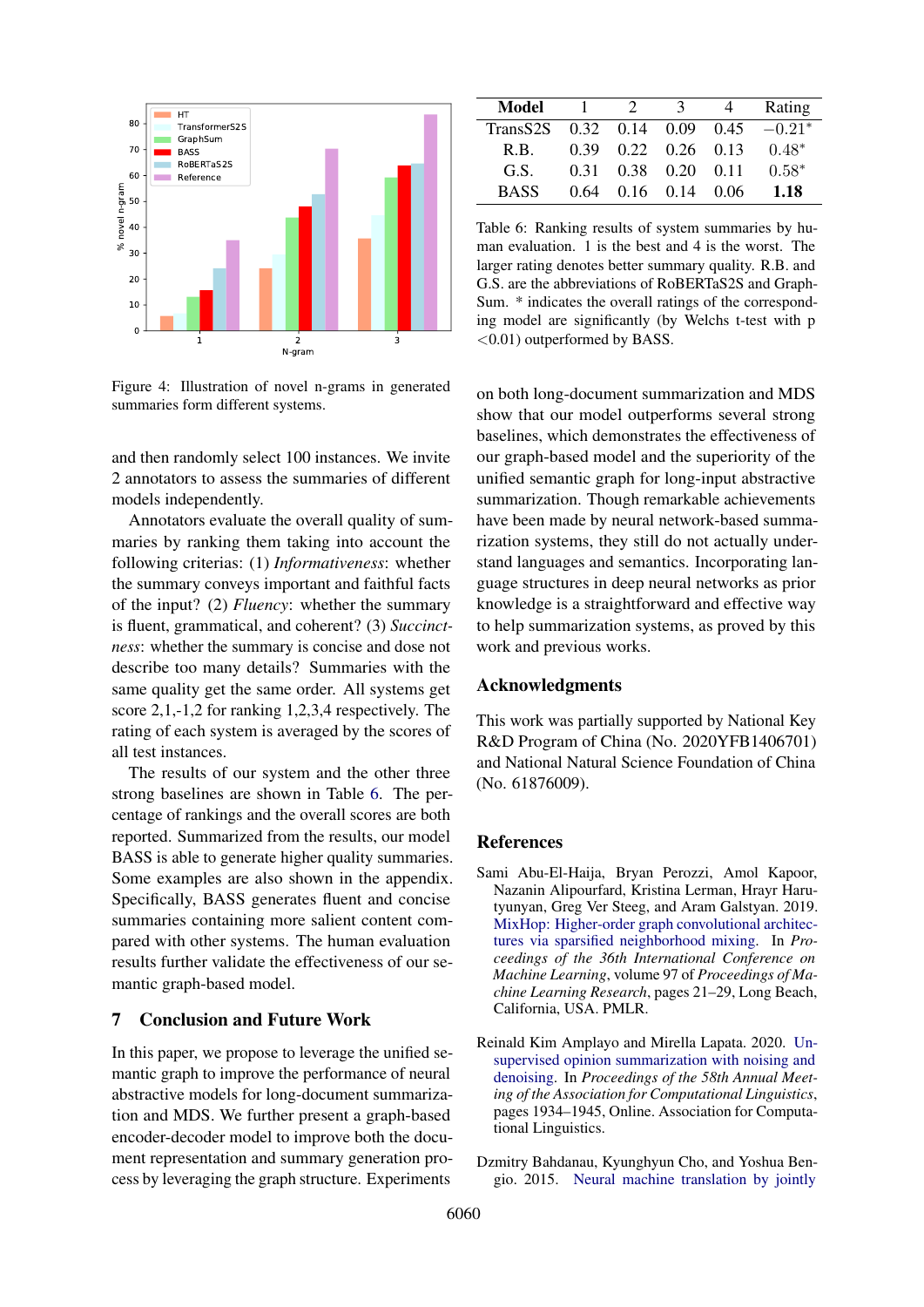[learning to align and translate.](http://arxiv.org/abs/1409.0473) In *3rd International Conference on Learning Representations, ICLR 2015, San Diego, CA, USA, May 7-9, 2015, Conference Track Proceedings*.

- <span id="page-9-13"></span>Jasmijn Bastings, Ivan Titov, Wilker Aziz, Diego Marcheggiani, and Khalil Sima'an. 2017. [Graph](https://doi.org/10.18653/v1/D17-1209) [convolutional encoders for syntax-aware neural ma](https://doi.org/10.18653/v1/D17-1209)[chine translation.](https://doi.org/10.18653/v1/D17-1209) In *Proceedings of the 2017 Conference on Empirical Methods in Natural Language Processing*, pages 1957–1967, Copenhagen, Denmark. Association for Computational Linguistics.
- <span id="page-9-8"></span>Arthur Bražinskas, Mirella Lapata, and Ivan Titov. 2020. [Unsupervised opinion summarization as](https://doi.org/10.18653/v1/2020.acl-main.461) [copycat-review generation.](https://doi.org/10.18653/v1/2020.acl-main.461) In *Proceedings of the 58th Annual Meeting of the Association for Computational Linguistics*, pages 5151–5169, Online. Association for Computational Linguistics.
- <span id="page-9-10"></span>Ziqiang Cao, Furu Wei, Li Dong, Sujian Li, and Ming Zhou. 2015. Ranking with recursive neural networks and its application to multi-document summarization. In *Proceedings of the Twenty-Ninth AAAI Conference on Artificial Intelligence*, AAAI'15, page 2153–2159. AAAI Press.
- <span id="page-9-3"></span>Asli Celikyilmaz, Antoine Bosselut, Xiaodong He, and Yejin Choi. 2018. [Deep communicating agents for](https://doi.org/10.18653/v1/N18-1150) [abstractive summarization.](https://doi.org/10.18653/v1/N18-1150) In *Proceedings of the 2018 Conference of the North American Chapter of the Association for Computational Linguistics: Human Language Technologies, Volume 1 (Long Papers)*, pages 1662–1675, New Orleans, Louisiana. Association for Computational Linguistics.
- <span id="page-9-15"></span>Yen-Chun Chen and Mohit Bansal. 2018. [Fast abstrac](http://arxiv.org/abs/1805.11080)[tive summarization with reinforce-selected sentence](http://arxiv.org/abs/1805.11080) [rewriting.](http://arxiv.org/abs/1805.11080) *CoRR*, abs/1805.11080.
- <span id="page-9-6"></span>Sangwoo Cho, Chen Li, Dong Yu, Hassan Foroosh, and Fei Liu. 2019. [Multi-document summariza](https://doi.org/10.18653/v1/D19-5412)[tion with determinantal point processes and con](https://doi.org/10.18653/v1/D19-5412)[textualized representations.](https://doi.org/10.18653/v1/D19-5412) In *Proceedings of the 2nd Workshop on New Frontiers in Summarization*, pages 98–103, Hong Kong, China. Association for Computational Linguistics.
- <span id="page-9-7"></span>Eric Chu and Peter J. Liu. 2019. [Meansum: A neu](http://proceedings.mlr.press/v97/chu19b.html)[ral model for unsupervised multi-document abstrac](http://proceedings.mlr.press/v97/chu19b.html)[tive summarization.](http://proceedings.mlr.press/v97/chu19b.html) In *Proceedings of the 36th International Conference on Machine Learning, ICML 2019, 9-15 June 2019, Long Beach, California, USA*, volume 97 of *Proceedings of Machine Learning Research*, pages 1223–1232. PMLR.
- <span id="page-9-0"></span>Arman Cohan, Franck Dernoncourt, Doo Soon Kim, Trung Bui, Seokhwan Kim, Walter Chang, and Nazli Goharian. 2018. [A discourse-aware attention](https://doi.org/10.18653/v1/N18-2097) [model for abstractive summarization of long docu](https://doi.org/10.18653/v1/N18-2097)[ments.](https://doi.org/10.18653/v1/N18-2097) In *Proceedings of the 2018 Conference of the North American Chapter of the Association for Computational Linguistics: Human Language Technologies, Volume 2 (Short Papers)*, pages 615–621, New Orleans, Louisiana. Association for Computational Linguistics.
- <span id="page-9-11"></span>Shrey Desai, Jiacheng Xu, and Greg Durrett. 2020. [Compressive summarization with plausibility and](https://doi.org/10.18653/v1/2020.emnlp-main.507) [salience modeling.](https://doi.org/10.18653/v1/2020.emnlp-main.507) In *Proceedings of the 2020 Conference on Empirical Methods in Natural Language Processing (EMNLP)*, pages 6259–6274, Online. Association for Computational Linguistics.
- <span id="page-9-14"></span>Jacob Devlin, Ming-Wei Chang, Kenton Lee, and Kristina Toutanova. 2019. [BERT: pre-training of](https://doi.org/10.18653/v1/n19-1423) [deep bidirectional transformers for language under](https://doi.org/10.18653/v1/n19-1423)[standing.](https://doi.org/10.18653/v1/n19-1423) In *Proceedings of the 2019 Conference of the North American Chapter of the Association for Computational Linguistics: Human Language Technologies, NAACL-HLT 2019, Minneapolis, MN, USA, June 2-7, 2019, Volume 1 (Long and Short Papers)*, pages 4171–4186. Association for Computational Linguistics.
- <span id="page-9-4"></span>Li Dong, Nan Yang, Wenhui Wang, Furu Wei, Xiaodong Liu, Yu Wang, Jianfeng Gao, Ming Zhou, and Hsiao-Wuen Hon. 2019. [Unified language](http://papers.nips.cc/paper/9464-unified-language-model-pre-training-for-natural-language-understanding-and-generation) [model pre-training for natural language understand](http://papers.nips.cc/paper/9464-unified-language-model-pre-training-for-natural-language-understanding-and-generation)[ing and generation.](http://papers.nips.cc/paper/9464-unified-language-model-pre-training-for-natural-language-understanding-and-generation) In *Advances in Neural Information Processing Systems 32: Annual Conference on Neural Information Processing Systems 2019, NeurIPS 2019, December 8-14, 2019, Vancouver, BC, Canada*, pages 13042–13054.
- <span id="page-9-5"></span>Günes Erkan and Dragomir R Radev. 2004. Lexrank: Graph-based lexical centrality as salience in text summarization. *Journal of artificial intelligence research*, 22:457–479.
- <span id="page-9-9"></span>Alexander Fabbri, Irene Li, Tianwei She, Suyi Li, and Dragomir Radev. 2019. [Multi-news: A large-scale](https://doi.org/10.18653/v1/P19-1102) [multi-document summarization dataset and abstrac](https://doi.org/10.18653/v1/P19-1102)[tive hierarchical model.](https://doi.org/10.18653/v1/P19-1102) In *Proceedings of the 57th Annual Meeting of the Association for Computational Linguistics*, pages 1074–1084, Florence, Italy. Association for Computational Linguistics.
- <span id="page-9-1"></span>Angela Fan, Claire Gardent, Chloé Braud, and Antoine Bordes. 2019. [Using local knowledge graph](https://doi.org/10.18653/v1/D19-1428) [construction to scale Seq2Seq models to multi](https://doi.org/10.18653/v1/D19-1428)[document inputs.](https://doi.org/10.18653/v1/D19-1428) In *Proceedings of the 2019 Conference on Empirical Methods in Natural Language Processing and the 9th International Joint Conference on Natural Language Processing (EMNLP-IJCNLP)*, pages 4186–4196, Hong Kong, China. Association for Computational Linguistics.
- <span id="page-9-12"></span>Patrick Fernandes, Miltiadis Allamanis, and Marc Brockschmidt. 2019. [Structured neural summariza](https://openreview.net/forum?id=H1ersoRqtm)[tion.](https://openreview.net/forum?id=H1ersoRqtm) In *7th International Conference on Learning Representations, ICLR 2019, New Orleans, LA, USA, May 6-9, 2019*. OpenReview.net.
- <span id="page-9-2"></span>Sebastian Gehrmann, Yuntian Deng, and Alexander Rush. 2018. [Bottom-up abstractive summarization.](https://doi.org/10.18653/v1/D18-1443) In *Proceedings of the 2018 Conference on Empirical Methods in Natural Language Processing*, pages 4098–4109, Brussels, Belgium. Association for Computational Linguistics.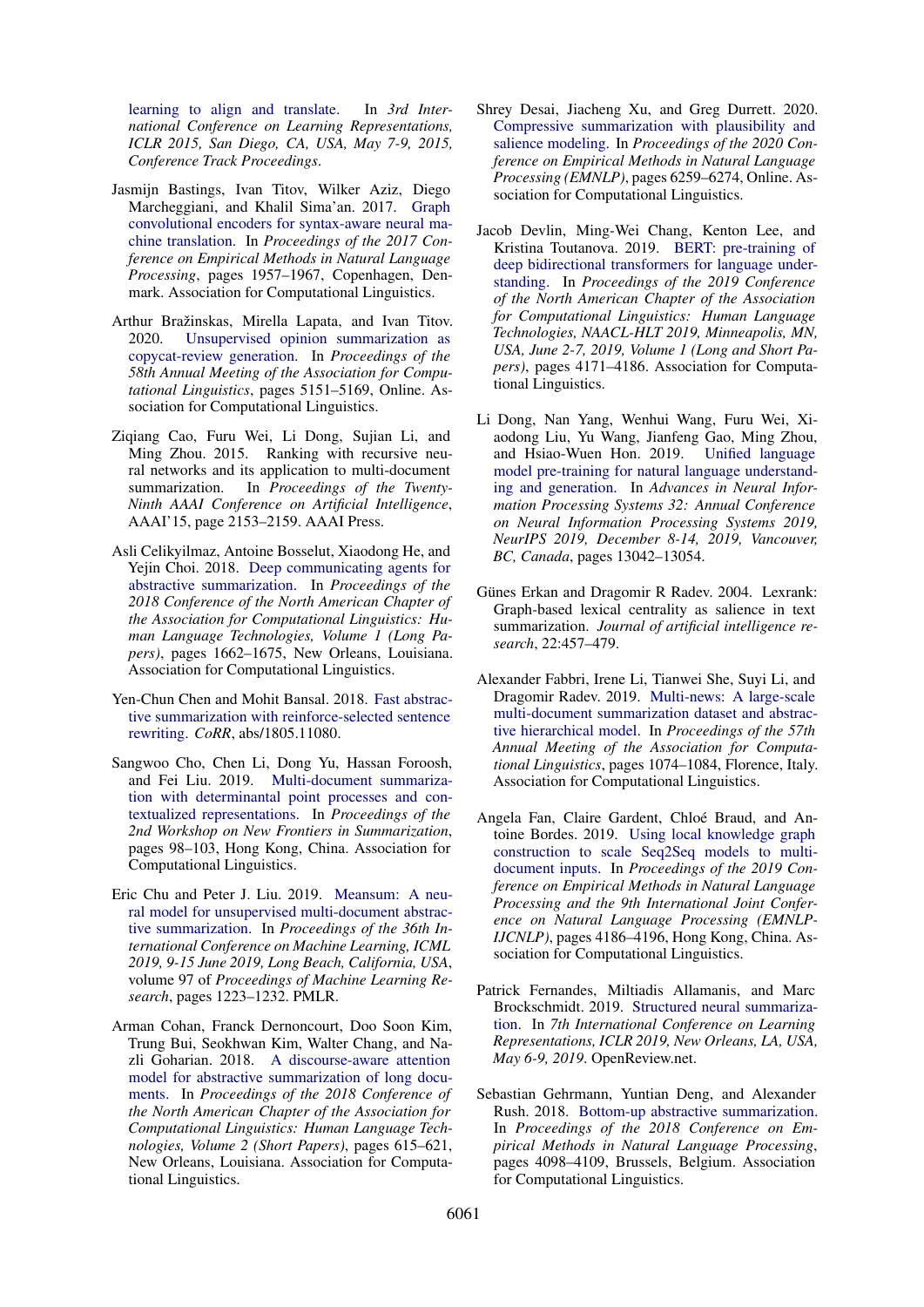- <span id="page-10-3"></span>Luyang Huang, Lingfei Wu, and Lu Wang. 2020. [Knowledge graph-augmented abstractive summa](https://doi.org/10.18653/v1/2020.acl-main.457)[rization with semantic-driven cloze reward.](https://doi.org/10.18653/v1/2020.acl-main.457) In *Proceedings of the 58th Annual Meeting of the Association for Computational Linguistics*, pages 5094– 5107, Online. Association for Computational Linguistics.
- <span id="page-10-10"></span>Hanqi Jin, Tianming Wang, and Xiaojun Wan. 2020. Semsum: Semantic dependency guided neural abstractive summarization. In *AAAI*, pages 8026– 8033.
- <span id="page-10-16"></span>Diederik P. Kingma and Jimmy Ba. 2015. [Adam: A](http://arxiv.org/abs/1412.6980) [method for stochastic optimization.](http://arxiv.org/abs/1412.6980) In *3rd International Conference on Learning Representations, ICLR 2015, San Diego, CA, USA, May 7-9, 2015, Conference Track Proceedings*.
- <span id="page-10-15"></span>Johannes Klicpera, Aleksandar Bojchevski, and Stephan Günnemann. 2019. [Predict then propagate:](https://openreview.net/forum?id=H1gL-2A9Ym) [Graph neural networks meet personalized pagerank.](https://openreview.net/forum?id=H1gL-2A9Ym) In *7th International Conference on Learning Representations, ICLR 2019, New Orleans, LA, USA, May 6-9, 2019*. OpenReview.net.
- <span id="page-10-14"></span>Rik Koncel-Kedziorski, Dhanush Bekal, Yi Luan, Mirella Lapata, and Hannaneh Hajishirzi. 2019. [Text Generation from Knowledge Graphs with](https://doi.org/10.18653/v1/N19-1238) [Graph Transformers.](https://doi.org/10.18653/v1/N19-1238) In *Proceedings of the 2019 Conference of the North American Chapter of the Association for Computational Linguistics: Human Language Technologies, Volume 1 (Long and Short Papers)*, pages 2284–2293, Minneapolis, Minnesota. Association for Computational Linguistics.
- <span id="page-10-5"></span>Logan Lebanoff, Kaiqiang Song, and Fei Liu. 2018. [Adapting the neural encoder-decoder framework](https://doi.org/10.18653/v1/D18-1446) [from single to multi-document summarization.](https://doi.org/10.18653/v1/D18-1446) In *Proceedings of the 2018 Conference on Empirical Methods in Natural Language Processing*, pages 4131–4141, Brussels, Belgium. Association for Computational Linguistics.
- <span id="page-10-0"></span>Mike Lewis, Yinhan Liu, Naman Goyal, Marjan Ghazvininejad, Abdelrahman Mohamed, Omer Levy, Veselin Stoyanov, and Luke Zettlemoyer. 2020. [BART: Denoising sequence-to-sequence pre](https://doi.org/10.18653/v1/2020.acl-main.703)[training for natural language generation, translation,](https://doi.org/10.18653/v1/2020.acl-main.703) [and comprehension.](https://doi.org/10.18653/v1/2020.acl-main.703) In *Proceedings of the 58th Annual Meeting of the Association for Computational Linguistics*, pages 7871–7880, Online. Association for Computational Linguistics.
- <span id="page-10-2"></span>Wei Li, Xinyan Xiao, Jiachen Liu, Hua Wu, Haifeng Wang, and Junping Du. 2020. [Leveraging graph](https://doi.org/10.18653/v1/2020.acl-main.555) [to improve abstractive multi-document summariza](https://doi.org/10.18653/v1/2020.acl-main.555)[tion.](https://doi.org/10.18653/v1/2020.acl-main.555) In *Proceedings of the 58th Annual Meeting of the Association for Computational Linguistics*, pages 6232–6243, Online. Association for Computational Linguistics.
- <span id="page-10-7"></span>Wei Li, Xinyan Xiao, Yajuan Lyu, and Yuanzhuo Wang. 2018a. [Improving neural abstractive document sum](https://doi.org/10.18653/v1/d18-1205)[marization with explicit information selection mod](https://doi.org/10.18653/v1/d18-1205)[eling.](https://doi.org/10.18653/v1/d18-1205) In *Proceedings of the 2018 Conference on*

*Empirical Methods in Natural Language Processing, Brussels, Belgium, October 31 - November 4, 2018*, pages 1787–1796. Association for Computational Linguistics.

- <span id="page-10-8"></span>Wei Li, Xinyan Xiao, Yajuan Lyu, and Yuanzhuo Wang. 2018b. [Improving neural abstractive document sum](https://doi.org/10.18653/v1/d18-1441)[marization with structural regularization.](https://doi.org/10.18653/v1/d18-1441) In *Proceedings of the 2018 Conference on Empirical Methods in Natural Language Processing, Brussels, Belgium, October 31 - November 4, 2018*, pages 4078– 4087. Association for Computational Linguistics.
- <span id="page-10-13"></span>Wei Li and Hai Zhuge. 2019. Abstractive multidocument summarization based on semantic link network. *IEEE Transactions on Knowledge and Data Engineering*.
- <span id="page-10-12"></span>Kexin Liao, Logan Lebanoff, and Fei Liu. 2018. [Ab](https://www.aclweb.org/anthology/C18-1101)[stract Meaning Representation for multi-document](https://www.aclweb.org/anthology/C18-1101) [summarization.](https://www.aclweb.org/anthology/C18-1101) In *Proceedings of the 27th International Conference on Computational Linguistics*, pages 1178–1190, Santa Fe, New Mexico, USA. Association for Computational Linguistics.
- <span id="page-10-17"></span>Chin-Yew Lin. 2004. Rouge: A package for automatic evaluation of summaries. In *Text summarization branches out*, pages 74–81.
- <span id="page-10-11"></span>Fei Liu, Jeffrey Flanigan, Sam Thomson, Norman Sadeh, and Noah A. Smith. 2015. [Toward abstrac](https://doi.org/10.3115/v1/N15-1114)[tive summarization using semantic representations.](https://doi.org/10.3115/v1/N15-1114) In *Proceedings of the 2015 Conference of the North American Chapter of the Association for Computational Linguistics: Human Language Technologies*, pages 1077–1086, Denver, Colorado. Association for Computational Linguistics.
- <span id="page-10-1"></span>Peter J. Liu, Mohammad Saleh, Etienne Pot, Ben Goodrich, Ryan Sepassi, Lukasz Kaiser, and Noam Shazeer. 2018. [Generating wikipedia by summariz](https://openreview.net/forum?id=Hyg0vbWC-)[ing long sequences.](https://openreview.net/forum?id=Hyg0vbWC-) In *6th International Conference on Learning Representations, ICLR 2018, Vancouver, BC, Canada, April 30 - May 3, 2018, Conference Track Proceedings*. OpenReview.net.
- <span id="page-10-6"></span>Yang Liu and Mirella Lapata. 2019a. [Hierarchical](https://doi.org/10.18653/v1/P19-1500) [transformers for multi-document summarization.](https://doi.org/10.18653/v1/P19-1500) In *Proceedings of the 57th Annual Meeting of the Association for Computational Linguistics*, pages 5070–5081, Florence, Italy. Association for Computational Linguistics.
- <span id="page-10-4"></span>Yang Liu and Mirella Lapata. 2019b. [Text summariza](https://doi.org/10.18653/v1/D19-1387)[tion with pretrained encoders.](https://doi.org/10.18653/v1/D19-1387) In *Proceedings of the 2019 Conference on Empirical Methods in Natural Language Processing and the 9th International Joint Conference on Natural Language Processing (EMNLP-IJCNLP)*, pages 3730–3740, Hong Kong, China. Association for Computational Linguistics.
- <span id="page-10-9"></span>Yang Liu, Ivan Titov, and Mirella Lapata. 2019a. [Sin](https://doi.org/10.18653/v1/n19-1173)[gle document summarization as tree induction.](https://doi.org/10.18653/v1/n19-1173) In *Proceedings of the 2019 Conference of the North American Chapter of the Association for Computational Linguistics: Human Language Technologies,*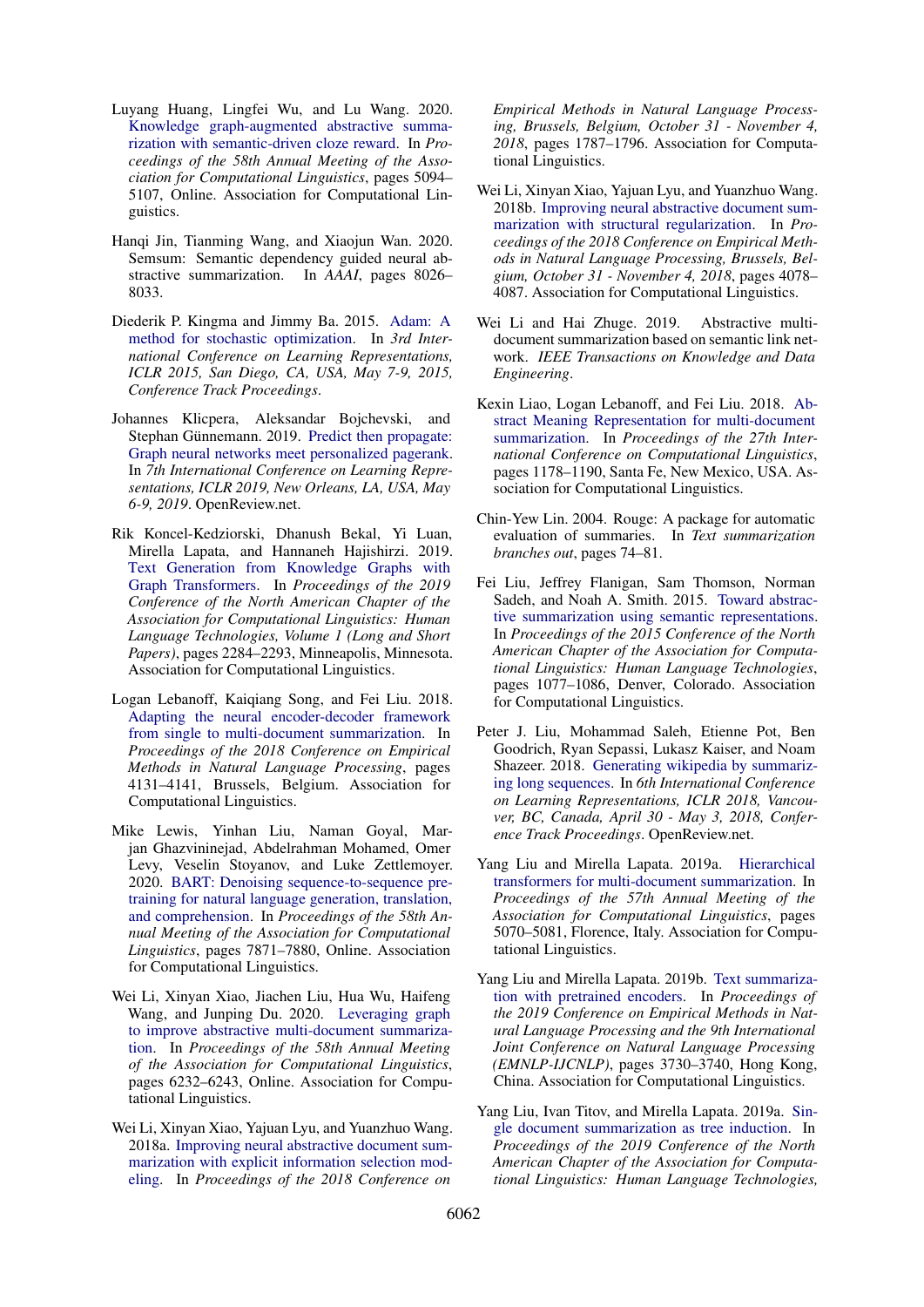*NAACL-HLT 2019, Minneapolis, MN, USA, June 2- 7, 2019, Volume 1 (Long and Short Papers)*, pages 1745–1755. Association for Computational Linguistics.

- <span id="page-11-14"></span>Yinhan Liu, Myle Ott, Naman Goyal, Jingfei Du, Mandar Joshi, Danqi Chen, Omer Levy, Mike Lewis, Luke Zettlemoyer, and Veselin Stoyanov. 2019b. Roberta: A robustly optimized bert pretraining approach. *arXiv preprint arXiv:1907.11692*.
- <span id="page-11-13"></span>Christopher Manning, Mihai Surdeanu, John Bauer, Jenny Finkel, Steven Bethard, and David McClosky. 2014. [The Stanford CoreNLP natural language pro](https://doi.org/10.3115/v1/P14-5010)[cessing toolkit.](https://doi.org/10.3115/v1/P14-5010) In *Proceedings of 52nd Annual Meeting of the Association for Computational Linguistics: System Demonstrations*, pages 55–60, Baltimore, Maryland. Association for Computational Linguistics.
- <span id="page-11-5"></span>Romain Paulus, Caiming Xiong, and Richard Socher. 2017. [A deep reinforced model for abstractive sum](http://arxiv.org/abs/1705.04304)[marization.](http://arxiv.org/abs/1705.04304) *CoRR*, abs/1705.04304.
- <span id="page-11-17"></span>Jonathan Pilault, Raymond Li, Sandeep Subramanian, and Chris Pal. 2020. [On extractive and abstractive](https://doi.org/10.18653/v1/2020.emnlp-main.748) [neural document summarization with transformer](https://doi.org/10.18653/v1/2020.emnlp-main.748) [language models.](https://doi.org/10.18653/v1/2020.emnlp-main.748) In *Proceedings of the 2020 Conference on Empirical Methods in Natural Language Processing (EMNLP)*, pages 9308–9319, Online. Association for Computational Linguistics.
- <span id="page-11-7"></span>Weizhen Qi, Yu Yan, Yeyun Gong, Dayiheng Liu, Nan Duan, Jiusheng Chen, Ruofei Zhang, and Ming Zhou. 2020. [ProphetNet: Predicting future n-gram](https://doi.org/10.18653/v1/2020.findings-emnlp.217) [for sequence-to-SequencePre-training.](https://doi.org/10.18653/v1/2020.findings-emnlp.217) In *Findings of the Association for Computational Linguistics: EMNLP 2020*, pages 2401–2410, Online. Association for Computational Linguistics.
- <span id="page-11-3"></span>Dragomir Radev. 2000. [A common theory of infor](https://doi.org/10.3115/1117736.1117745)[mation fusion from multiple text sources step one:](https://doi.org/10.3115/1117736.1117745) [Cross-document structure.](https://doi.org/10.3115/1117736.1117745) In *1st SIGdial Workshop on Discourse and Dialogue*, pages 74–83, Hong Kong, China. Association for Computational Linguistics.
- <span id="page-11-6"></span>Sascha Rothe, Shashi Narayan, and Aliaksei Severyn. 2020. [Leveraging pre-trained checkpoints for se](https://doi.org/10.1162/tacl_a_00313)[quence generation tasks.](https://doi.org/10.1162/tacl_a_00313) *Transactions of the Association for Computational Linguistics*, 8:264–280.
- <span id="page-11-0"></span>Alexander M. Rush, Sumit Chopra, and Jason Weston. 2015. [A neural attention model for abstractive sen](https://doi.org/10.18653/v1/D15-1044)[tence summarization.](https://doi.org/10.18653/v1/D15-1044) In *Proceedings of the 2015 Conference on Empirical Methods in Natural Language Processing*, pages 379–389, Lisbon, Portugal. Association for Computational Linguistics.
- <span id="page-11-1"></span>Abigail See, Peter J. Liu, and Christopher D. Manning. 2017. [Get to the point: Summarization with pointer](https://doi.org/10.18653/v1/P17-1099)[generator networks.](https://doi.org/10.18653/v1/P17-1099) In *Proceedings of the 55th Annual Meeting of the Association for Computational Linguistics (Volume 1: Long Papers)*, pages 1073– 1083, Vancouver, Canada. Association for Computational Linguistics.
- <span id="page-11-4"></span>Louis Shao, Stephan Gouws, Denny Britz, Anna Goldie, Brian Strope, and Ray Kurzweil. 2017. [Gen](http://arxiv.org/abs/1701.03185)[erating long and diverse responses with neural con](http://arxiv.org/abs/1701.03185)[versation models.](http://arxiv.org/abs/1701.03185) *CoRR*, abs/1701.03185.
- <span id="page-11-2"></span>Eva Sharma, Chen Li, and Lu Wang. 2019. [BIG-](https://doi.org/10.18653/v1/P19-1212)[PATENT: A large-scale dataset for abstractive and](https://doi.org/10.18653/v1/P19-1212) [coherent summarization.](https://doi.org/10.18653/v1/P19-1212) In *Proceedings of the 57th Annual Meeting of the Association for Computational Linguistics*, pages 2204–2213, Florence, Italy. Association for Computational Linguistics.
- <span id="page-11-12"></span>Yizhou Sun, Jiawei Han, Xifeng Yan, Philip S Yu, and Tianyi Wu. 2011. Pathsim: Meta path-based top-k similarity search in heterogeneous information networks. *Proceedings of the VLDB Endowment*, 4(11):992–1003.
- <span id="page-11-10"></span>Jiacheng Xu and Greg Durrett. 2019. [Neural extractive](https://doi.org/10.18653/v1/D19-1324) [text summarization with syntactic compression.](https://doi.org/10.18653/v1/D19-1324) In *Proceedings of the 2019 Conference on Empirical Methods in Natural Language Processing and the 9th International Joint Conference on Natural Language Processing (EMNLP-IJCNLP)*, pages 3292– 3303, Hong Kong, China. Association for Computational Linguistics.
- <span id="page-11-11"></span>Jiacheng Xu, Zhe Gan, Yu Cheng, and Jingjing Liu. 2020. [Discourse-aware neural extractive text sum](https://doi.org/10.18653/v1/2020.acl-main.451)[marization.](https://doi.org/10.18653/v1/2020.acl-main.451) In *Proceedings of the 58th Annual Meeting of the Association for Computational Linguistics*, pages 5021–5031, Online. Association for Computational Linguistics.
- <span id="page-11-9"></span>Wenmian Yang, Weijia Jia, Wenyuan Gao, Xiaojie Zhou, and Yutao Luo. 2019. [Interactive variance at](https://doi.org/10.1145/3357384.3357872)[tention based online spoiler detection for time-sync](https://doi.org/10.1145/3357384.3357872) [comments.](https://doi.org/10.1145/3357384.3357872) In *Proceedings of the 28th ACM International Conference on Information and Knowledge Management*, CIKM '19, page 1241–1250, New York, NY, USA. Association for Computing Machinery.
- <span id="page-11-15"></span>Shaowei Yao, Tianming Wang, and Xiaojun Wan. 2020. [Heterogeneous graph transformer for graph](https://doi.org/10.18653/v1/2020.acl-main.640)[to-sequence learning.](https://doi.org/10.18653/v1/2020.acl-main.640) In *Proceedings of the 58th Annual Meeting of the Association for Computational Linguistics, ACL 2020, Online, July 5-10, 2020*, pages 7145–7154. Association for Computational Linguistics.
- <span id="page-11-8"></span>Jingqing Zhang, Yao Zhao, Mohammad Saleh, and Peter J. Liu. 2020a. [PEGASUS: pre-training with](http://proceedings.mlr.press/v119/zhang20ae.html) [extracted gap-sentences for abstractive summariza](http://proceedings.mlr.press/v119/zhang20ae.html)[tion.](http://proceedings.mlr.press/v119/zhang20ae.html) In *Proceedings of the 37th International Conference on Machine Learning, ICML 2020, 13-18 July 2020, Virtual Event*, volume 119 of *Proceedings of Machine Learning Research*, pages 11328–11339. PMLR.
- <span id="page-11-16"></span>Tianyi Zhang, Varsha Kishore, Felix Wu, Kilian Q. Weinberger, and Yoav Artzi. 2020b. [Bertscore:](https://openreview.net/forum?id=SkeHuCVFDr) [Evaluating text generation with BERT.](https://openreview.net/forum?id=SkeHuCVFDr) In *8th International Conference on Learning Representations, ICLR 2020, Addis Ababa, Ethiopia, April 26-30, 2020*. OpenReview.net.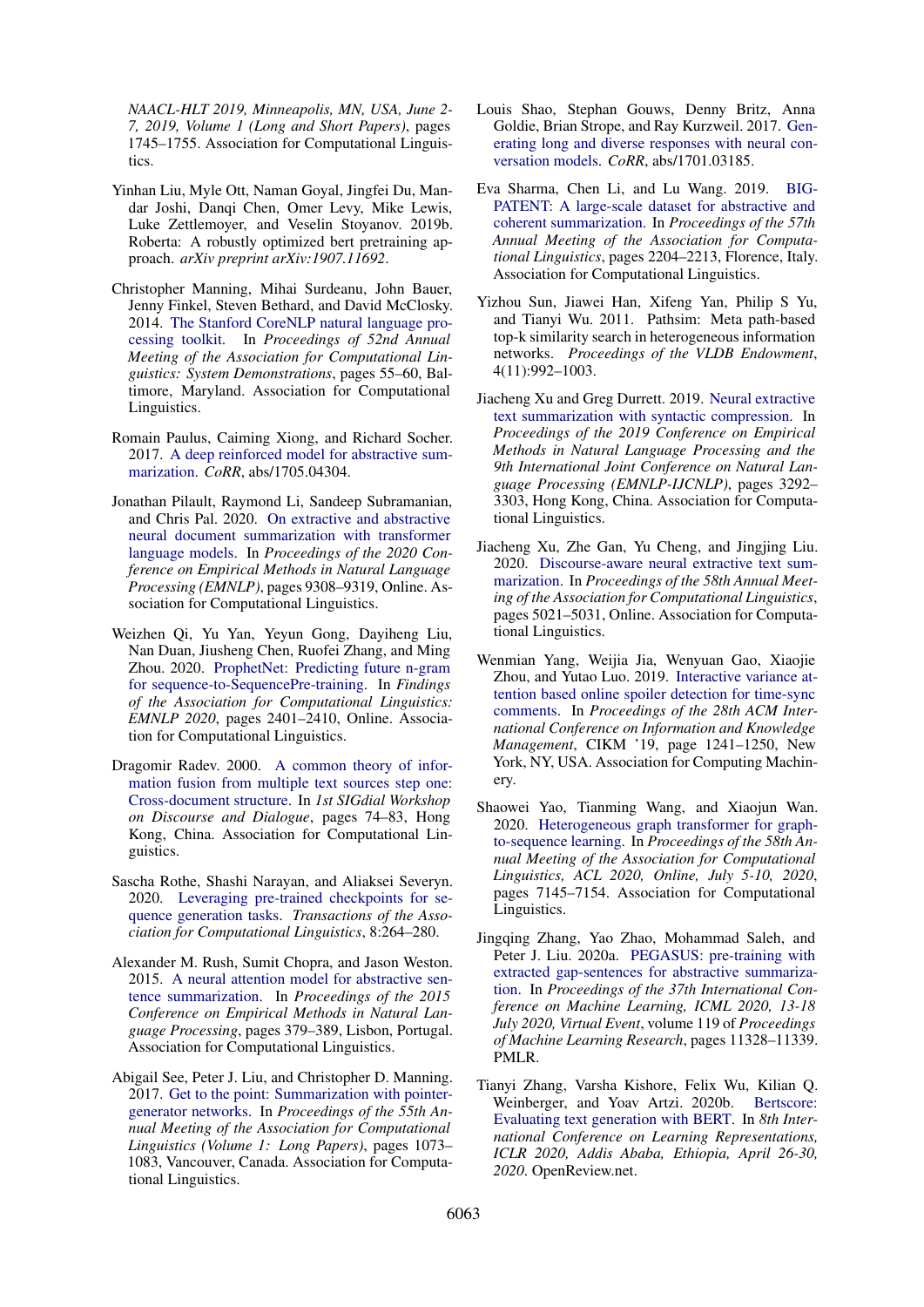### A Graph Construction

Given a document set with n documents  $D =$  ${d_1, \ldots, d_n}$  and each document  $d_i \in D$  contains  $k_i$  sentences. Algorithm [1](#page-12-0) gives the details of constructing the unified semantic graph based on dependency parsing.

We apply CoreNLP for both coreference resolution and dependency parsing. We first extract coreference chains from every document and merge coreference chains with overlap phrases. We memorize all the coreference chains in set  $C$ , where each chain  $c = \{p_1, ..., p_{k_c}\} \in C$  contains a set of co-referent phrases. We then parse every sentence in every document into a dependency parsing tree  $T_s$ . Afterwords we refines the tree by following

# Algorithm 1: Construct Unified Semantic Graphs

<span id="page-12-0"></span>**Input:** Documents set  $\mathcal{D} = \{d_1, ..., d_n\}$ , document  $d_i \in \mathcal{D}, d_i = \{s_1, ..., s_{k_i}\}$ **Output:** The unified semantic graph  $\mathcal{G}$ **D**  $\triangleright$  Coreference Resolution  $C \leftarrow \emptyset$ 3 foreach  $d \in \mathcal{D}$  do  $c_d \leftarrow \text{COREFERNCE}$ RESOLUSION(d)  $\zeta \subset \text{COREFERNCE} \text{MERGE}(\mathcal{C}, c_d)$ <sup>6</sup> end **b** Dependency Parsing  $\mathbf{s} \ \mathcal{T} \leftarrow \emptyset$ 9 foreach  $d\in \mathcal{D}$ do **foreach**  $s \in d$  do  $\vert$   $T_s \leftarrow$  DEPENDENCY\_PARSE(s)  $|T_s \leftarrow \text{IDENTIFY}\text{-}\text{NODE}\text{-}\text{TYPES}(T_s)$  $\vert$   $T_s \leftarrow$  REMOVE\_PUNCTUATION( $T_s$ )  $T_s \leftarrow \text{MERGE-COREF\_PHRASE}(T_s, \mathcal{C})$  $T_s \leftarrow \text{MERGE-NODES}(T_s)$  $\top$   $\top$   $\leftarrow$   $\mathcal{T} \cup \{T_s\}$  $17$  end <sup>18</sup> end  $\triangleright$  Initialize Graph  $\mathcal{G} = (\mathcal{V}, \mathcal{E}), \mathcal{V} \leftarrow \emptyset, \mathcal{E} \leftarrow \emptyset$ **foreach** *tree*  $T = (V_T, E_T) \in T$  **do**  $\vert \quad \mathcal{V} \leftarrow \mathcal{V} \bigcup \{V_T\}$  $\left| \quad \mathcal{E} \leftarrow \mathcal{E} \bigcup \{E_T\} \right.$ <sup>24</sup> end . Merge Co-referent Nodes **foreach** *corefernce chain*  $c \in \mathcal{C}$  **do**  $(V, \mathcal{E}) \leftarrow \text{MERGE\_PHRASE}(c, V, \mathcal{E})$ <sup>28</sup> end  $\mathcal{G} \leftarrow (\mathcal{V}, \mathcal{E})$ <sup>30</sup> return G

operations:

• IDENTIFY NODE TYPES: after dependency parsing, each node in the tree is attached with a POS tag. We associate every node with its POS tag for future merging operations.

- PRUNE PUNCTUATION: we remove all the punctuation nodes and their edges.
- MERGE\_COREFE\_PHRASE: since a coreference chain contains a set of phrases but a dependency parsing tree is based on tokens, we first obtain phrases in coreference chains for the future convenience in merging coreferent phrases. For every phrase  $p_i$  in a co-reference chain c, we merge the corresponding tokens of  $p_i$  to form the target phrase  $p_i$  in the tree. The merging operation is carried out by removing edges between the nodes and represent the tokens as a unified node.
- NODE MERGE: after obtaining phrases in coreference chains, we merge other token nodes into concise phrases. This procedure is carried out by traveling every dependency graph in depth-first, and merge the tokens into a phrase if they satisfy the merging conditions. Overall, we merge consecutive tokens that form a complete semantic unit into a phrases.

After we extract all the phrases, we merge all the same phrases and phrases in the same coreference chain by MERGE PHRASE and return the final semantic graph.

# B Case Study

We select several cases from human evaluation and demonstrate them to show the overall quality of systems. In each table, there are four blocks present the input article (Article), the reference summary (Reference Summary), the output summary of a strong baseline GraphSum (Baseline) and the output summary of our model BASS (BASS), separately. The original input article is the concatenation of several document paragraphs by the "||" symbol containing 1600 tokens in maximum. We only show the salient part of the input article due to the paragraph constraints. Spans in highlight indicate the salient contents. Spans in red indicate the unfaithful content, irrelevant content or repeats a system generated. The case in Table [7](#page-14-0) describes an American ice hockey player "Colleen Coyne". The important fact, "won a gold medal at the 1998 winter Olympics", is well captured by BASS, however, the baseline model only mentions she "was a member" neglecting the substantial achievement. The case in Table [8](#page-14-0) introduces the play "Colleen Coyne" which based on the four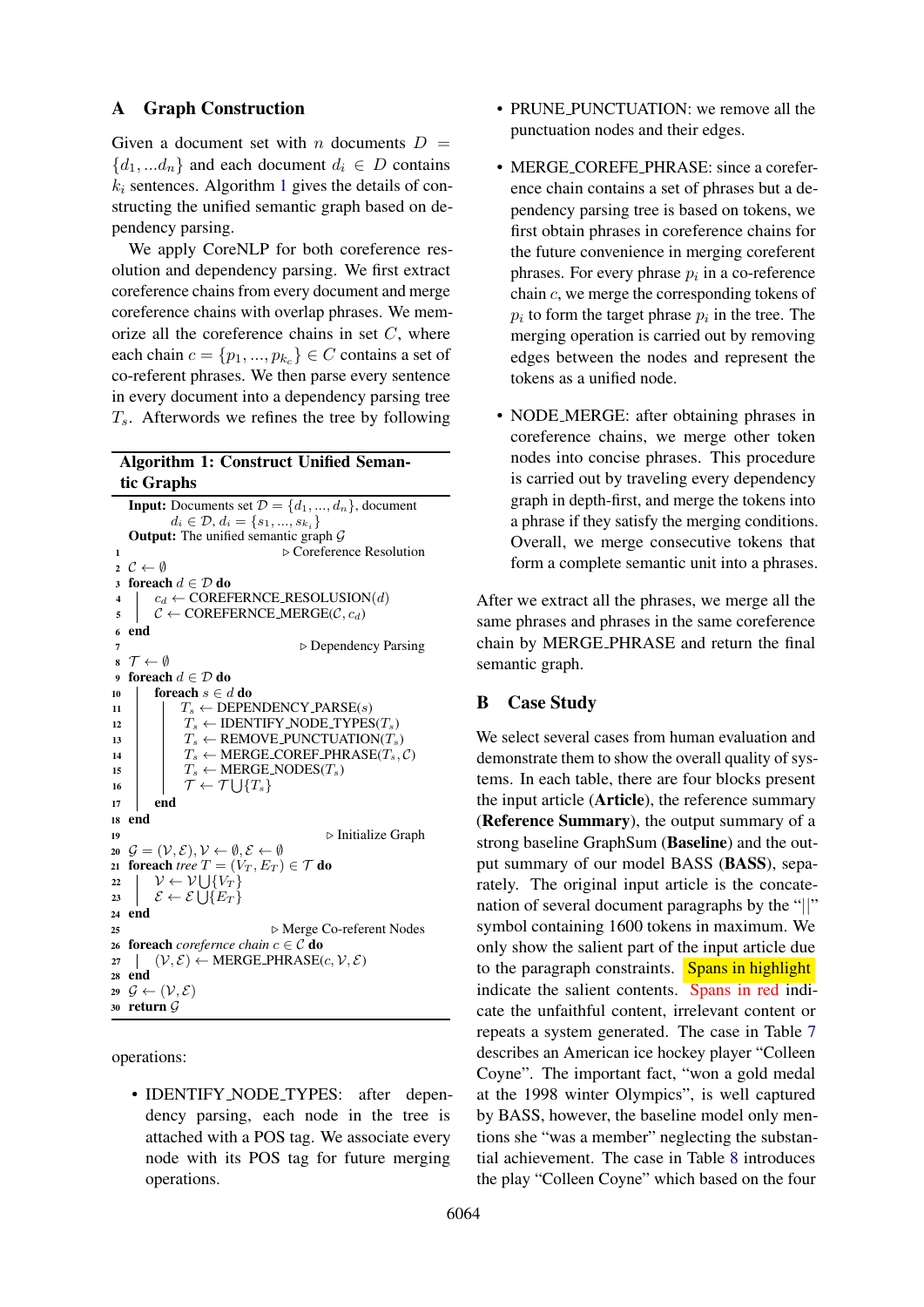novels of "Leonardo Padura" is difficult to summarize, as the relation between "Colleen Coyne", "Leonardo Padura" and the name list of the four novels cross different documents and a long-span. The baseline model confuses with the name of stars and fails to list the names of four books. The Reference Summary in Table [9](#page-14-0) is not informative enough to give a precise description of what is "Cetacean Intelligence". Though BASS does not introduce the definition of "Cetacean", it clearly describes the categories of "Cetacean Intelligence" which is more essential to the topic. In Table [10,](#page-15-0) BASS and Baseline generate summaries with similar content, but BASS provides more details such as, "righthanded", distributed in different documents. In the case describing Broadcast, in Table [11,](#page-15-0) while the Baseline generates irrelevant titles of editors, BASS describes essential characters of the magazine. Though all the models apply trigram-block to avoid repeats, Table [12](#page-15-0) shows that sometimes the Baseline still generates repeated n-grams while this seldomly happens on BASS.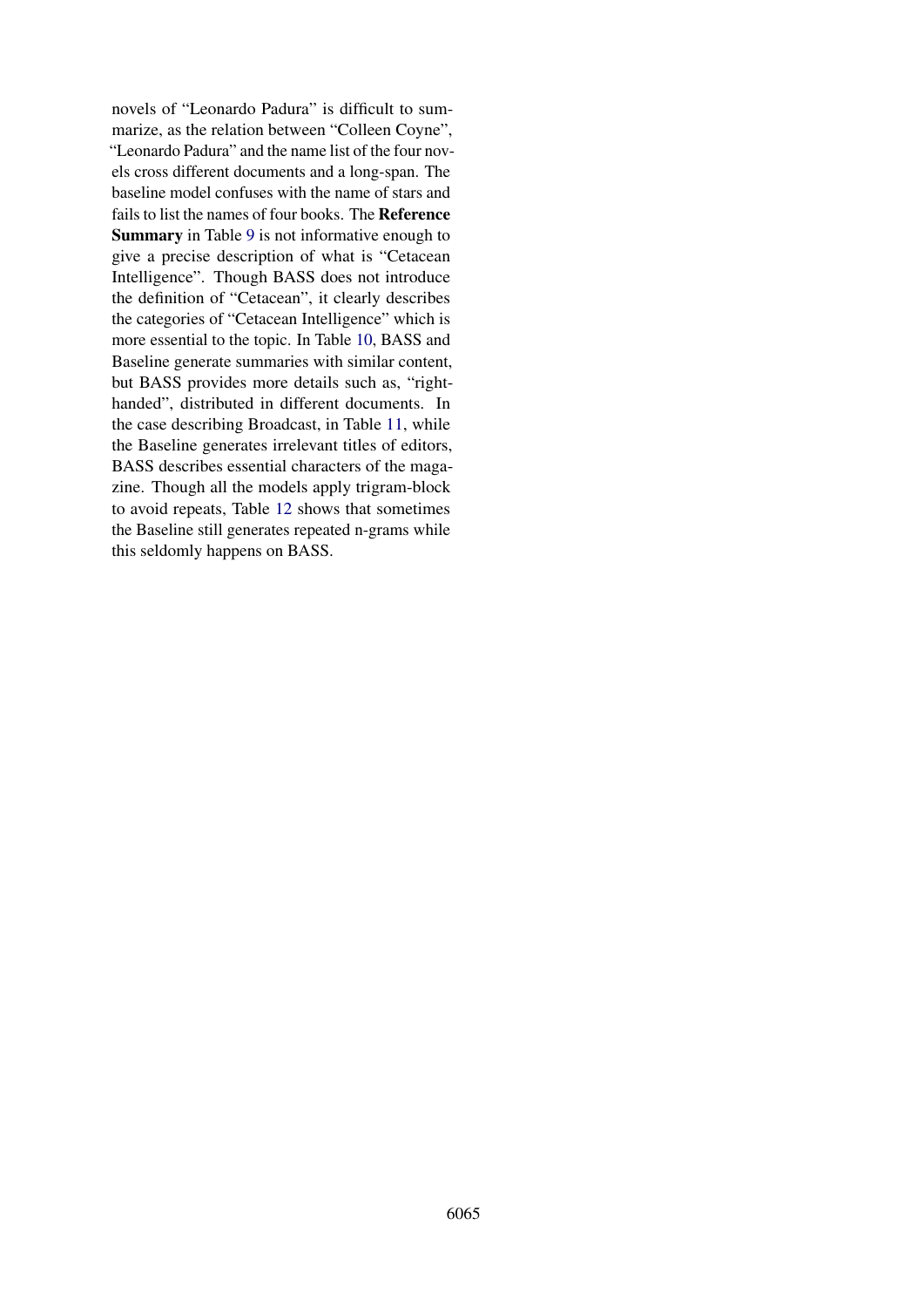<span id="page-14-0"></span>Article: colleen coyne is a graduate of the university of new hampshire. an ice hockey player, she represented the united states, as a defenseman, on 6 nat  $\ldots$   $\parallel \ldots$  colleen coyne was one of the trailblazing women who won gold at the 1998 olympic winter games . ...||...history and heroes:george nagobads, mike ilitch's pizza  $\&$  colleen coyne of the 1998 u.s. women's olympic team ...

Reference Summary: colleen m. coyne (born september 19, 1971 ) is an american ice hockey player. she won a gold medal at the 1998 winter olympics.

Baseline: colleen coyne (born november 3, 1974) is an american former ice hockey player. she was a member of the united states women 's national ice hockey team at the 1998 winter olympics.

|                                                                        | <b>BASS:</b> colleen coyne is an |  |  |  | american ice hockey player. |  |  |
|------------------------------------------------------------------------|----------------------------------|--|--|--|-----------------------------|--|--|
| she won a gold meda at the 1998 winter olympics. 1998 winter olympics. |                                  |  |  |  |                             |  |  |

## Table 7: Colleen Coyne

Article: "havana quartet", based on the popular book series by cuban novelist leonardo padura, follows a hard-drinking, romantic cuban police detective mario conde... || "havana quartet" follows hard-drinking, romantic cuban police detective mario conde... || known cuban playwright eduardo machado -lrb- starz 's magic city -rrb-, who lives in the u.s., is the writer on the project, based on the popular four-book series of detective novels havana blue, havana gold, havana red and havana black by another cuban writer that is well known internationally, novelist leonardo padura.

Reference Summary: havana quartet is an upcoming american television drama series starring antonio banderas. the series is based on **four detective novels** by cuban author leonardo padura, havana blue, havana gold, havana red and havana black.

Baseline: havana quartet is an upcoming american television drama series based on the novel series of the same name by cuban novelist leonardo padura the series stars antonio banderas, eduardo machado and eduardo machad.

BASS: havana quartet -lrb- spanish : la gazeta de havana -rrb- is an upcoming american television series baed on leonardo padura 's novels havana blue, havana gold, havana red and havana black.

### Table 8: Havana Quartet

Article: in the past three decades, new research has revealed that dolphin brains are not only large but are extremely complex in their organization... dolphin brains are larger than expected for their body size and contain numerous features associated with sophisticated perceptual and cognitive abilities, echolocation, communication, cooperation, and dynamic social networks,

cultural transmission of learned behaviors , and self-awareness, to name a few.

Reference Summary: cetacean intelligence refers to the cognitive capabilities of the cetacea order of mammals. this order includes whales, porpoises, and dolphins.

Baseline: cetacean intelligence ( cetacean intelligence ) refers to the ability of cetaceans to communicate with other animals. cetacean intelligence is an object of fascination among scientists.

BASS:cetacean intelligence refers to the ability of cetaceans to communicate with other animals. cetacans have a wide range of social and cognitive abilities, including echolocation, communication, cooperation and dynamic social networks, cultural transmission of learned behaviors,and self-awareness .